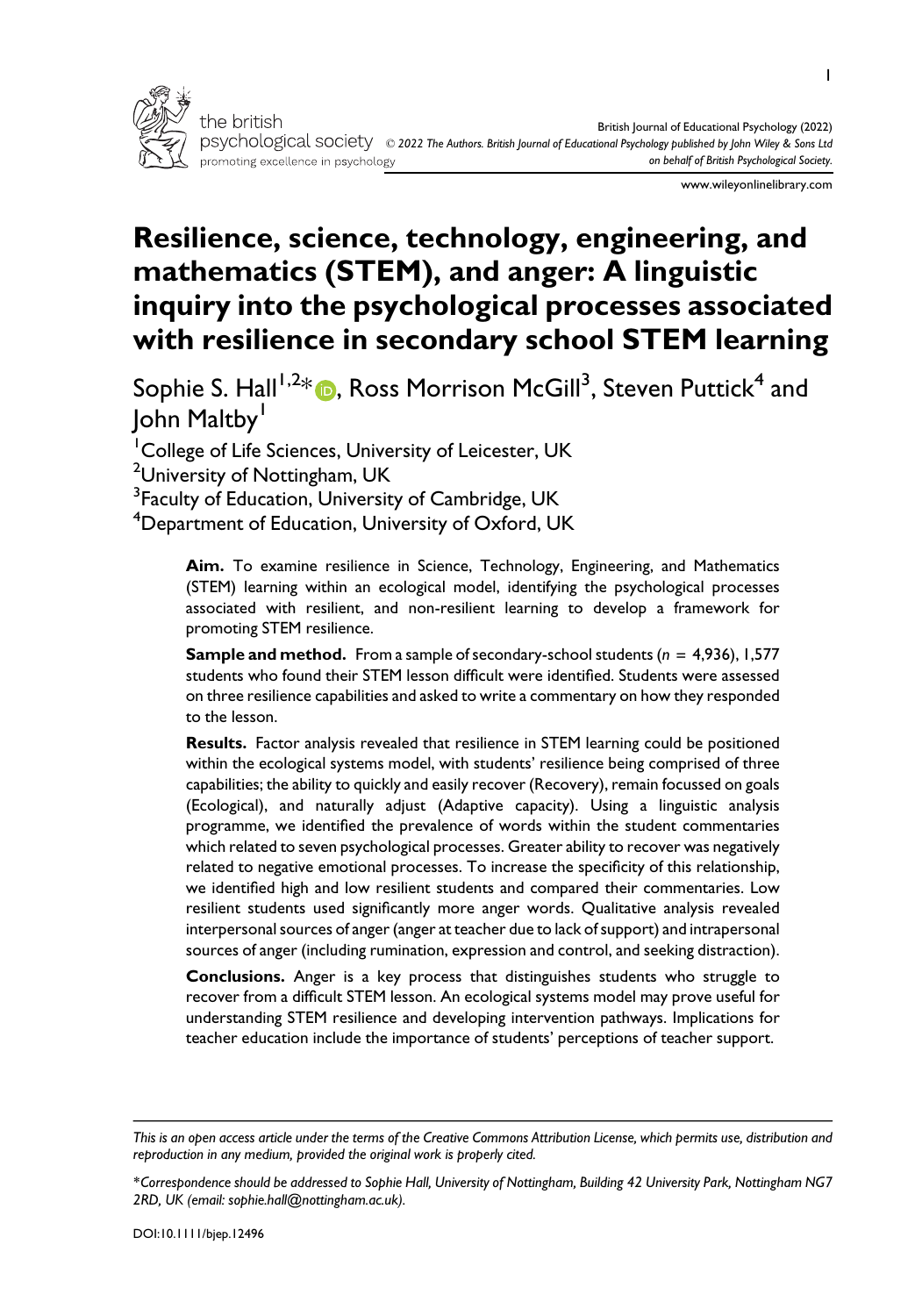Increasing dependence on technology and forecasted gaps in the supply of Science, Technology, Engineering, and Mathematics (STEM) expertise and skills has made success and retention in STEM education a global policy concern (National Academies of Sciences, Engineering, & Medicine, 2016; United Nations Educational, Scientific and Cultural Organization, 2020). Students' resilience in STEM learning is a key dimension of their achievement and continuation into post-compulsory STEM. Existing accounts suggest that many students lack the resilience needed to continue STEM studies (Egenrieder, 2010). This is important because of the anticipated increasing demand for STEM skills (Archer, Dawson, DeWitt, Seakins, & Wong, 2015; Christodoulou, 2017) and their role in the economy (Economic Modeling Systems International, 2018; National Audit Office, 2018).

Resilience is needed to overcome the many inherent challenges in these subjects (Haynes, 2008; HM Government, 2017; Ismail, 2018; Millar, 1991), including dealing with the complexity of new and abstract concepts. The effects of these challenges are then confounded by the personal approaches individuals bring to STEM subjects. For example, many students lack the resilience to foster interest, confidence, curiosity, preparedness to fail, and creativity to tackle these subjects (Egenrieder, 2010; Reighard, Torres-Crespo, & Vogel, 2016). In Morris's, Owens, Ellenbogen, Erduran, and Dunlosky (2019, p. 2) terms, 'learning supports are critically important for acquiring STEM knowledge because learning opportunities alone are insufficient, as demonstrated by students who attend science class but fail to learn relevant content'. Investigating individual approaches to STEM learning may prove particularly relevant to understanding the STEM gender gap. Despite a number of initiatives, fewer females choose to study STEM post-16, and there is a lack of females working in the STEM industry (Codiroli Mcmaster, 2017; Smith, 2011). Building resilience skills for STEM across secondary school age will help prepare students for the challenges of future workplaces and job markets, which seem likely to be increasingly unstable and volatile. Therefore, the significance of STEM learning – and resilience in STEM learning in particular – makes the development of more accurate and sophisticated approaches towards understanding resilience in STEM learning an important task for research.

Resilience has typically focused on the development of an individual's strengths, leading to reduced vulnerability to adversity (Edwards, Lunt, & Stamou, 2010), and the term is increasingly being adopted into schools' everyday language (Brown & Dixon, 2020). However, current thinking on resilience is ambiguous and inexact in terms of how it might be applied to STEM learning. In psychology, resilience is often defined *post-hoc* as any positive factor that leads to a desirable outcome (Maltby, Day, & Hall, 2015), which has generated numerous attempts to define it systematically (Hall, 2010). Researchers currently suggest 15 measures of resilience are suitable for use among young people, which provide over 30 different resilience variables (Constantine & Benard, 2001; Hall, 2010; Jew, Green, & Kroger, 1999; LeBuffe & Naglieri, 1999; LeBuffe, Shapiro, & Naglieri, 2009; Prince-Embury & Steer, 2010; Rutter, 1985). As such, there are a wide range of resilience variables for researchers and educational practitioners to consider, leading to problems in consistency, accuracy, and theoretical advancements when positioning resilience outcomes within a clear theoretical framework. Fundamentally, this limits the potential for developing strategic approaches to improve resilience in STEM learning.

In response to concern over inconsistencies and disparities in the psychological frameworks for considering and measuring trait resilience (Windle, Bennett, & Noyes, 2011), Maltby et al. (2015) consolidated the most established approaches through a series of factor analyses. The five most well-cited assessments of resilience, including the Ego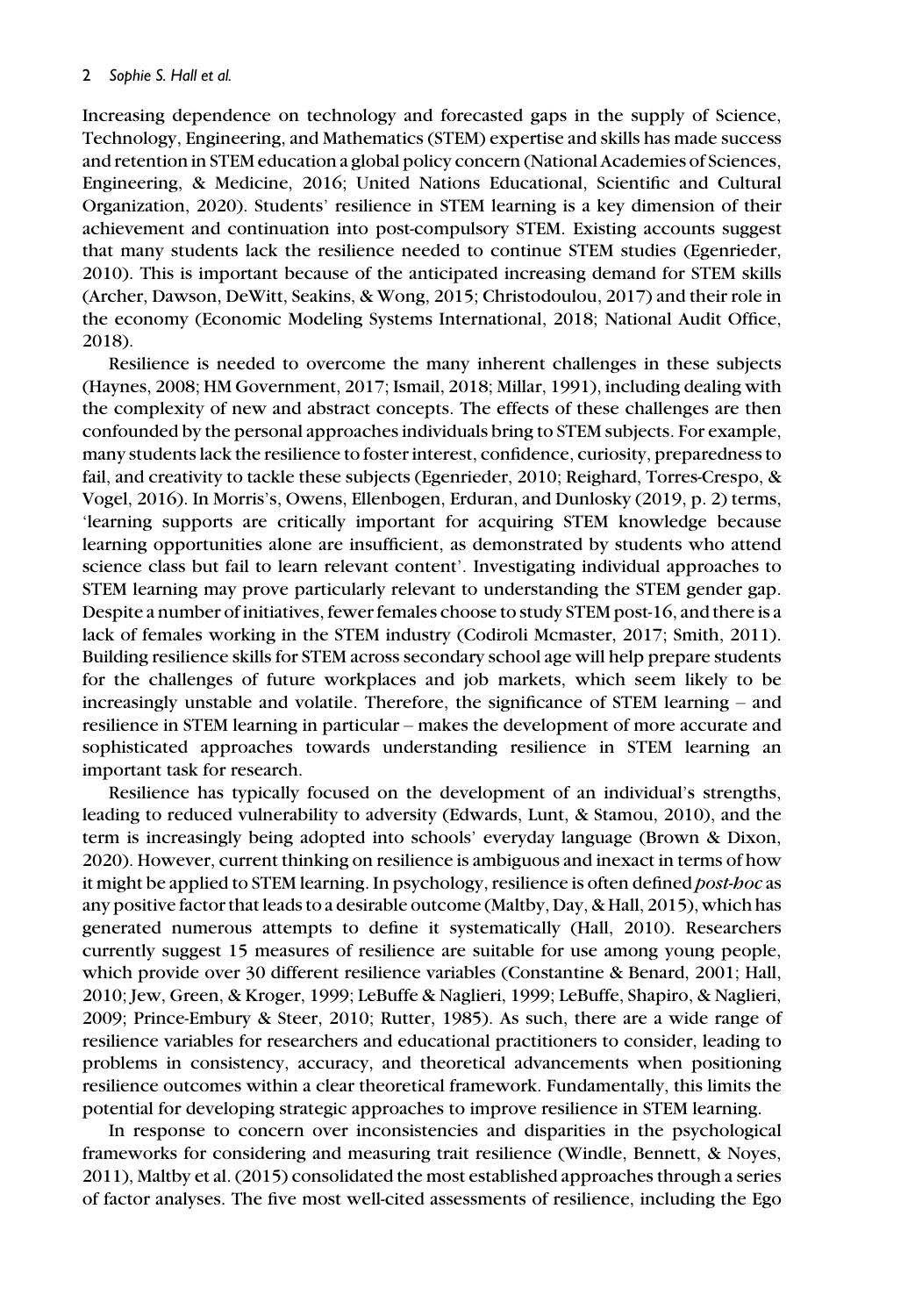Resilience Scale (Block & Kremen, 1996), the Hardiness Scale (Bartone, Ursano, Wright, & Ingraham, 1989), the Psychological Resilience Scale (Wagnild & Young, 1993), the Connor-Davidson Resilience Scale (Connor & Davidson, 2003), and the Brief Resilience Scale (Smith et al., 2008), covering nine aspects of resilience were included in the analysis. What emerged was that three main resilience capabilities underpin the existing popular assessments of resilience (Maltby et al., 2015). These capabilities can be positioned within the ecological systems, or ecological resilience model originally proposed by Holling (1973, 1996), and therefore suggest that these capabilities are derived from basic natural mechanisms. The capabilities are: *Engineering* (capability to quickly and easily recover), Ecological (capability to keep-going and focussed on key goals), and Adaptive Capacity (preference for new and different processes, so naturally adjusting to disturbances; Maltby, Day, Flowe, Day, Flowe, Vostanis, & Chivers, 2019; Maltby, Day, Hall, & Chivers, 2019). In this study, we apply these concepts of resilience to the study of STEM; therefore, using identical terminologies to the ecological model may lead to confusion since Engineering may refer to both a resilience capability and a STEM subject. We, therefore, use 'Recovery' to replace 'Engineering resilience' throughout this manuscript.

The ecological resilience model provides a comprehensive framework for assessing resilience capabilities, encompassing and consolidating a range of existing approaches. The concepts of resilience, which were included in the factor analysis, have previously been successfully applied to account for students' individual responses to dealing with STEM challenges, including ego-resilience (Donolato, Toffalini, Giofre, Caviola, & Mammarella, 2020) and hardiness (Daneshamooz & Alamolhodaei, 2012). As such, there is considerable merit in applying the ecological systems model to understand resilience specifically in STEM learning.

It is important that this development work is conducted specifically to a STEM learning context, since students may show resilience in some subjects (e.g., English), but not necessarily others (e.g., Maths). Indeed, research shows that children and young people show resilience to some life stressors but not others (Wright & Masten, 2015). Therefore, applying assessments of general trait resilience, or even general academic resilience, may not provide accurate assessments of resilience in terms of STEM learning. More recent development of the ecological model has shown that with minor modifications, this model of resilience can account for resilience in specific life domains, including education engagement, independent of general trait resilience (Maltby, Day, Flowe, et al., 2019). Specifically, ecological resilience (keeping focussed on goals) is related to higher levels of emotional engagement (e.g., feelings of belonging) and cognitive engagement (e.g., engaging in problem-solving strategies). In contrast, adaptive capacity (preference for new things) is related to emotional engagement in education (Maltby, Day, Flowe, et al., 2019). Therefore, there is an evident pedigree for translating the ecological model of resilience into a domain-specific assessment of STEM resilience for secondary school students.

To build a model of resilience in STEM learning that has practical significance, it is essential that we identify the position of students in terms of their resilience capabilities and identify how these relate to broad psychological processes. Identifying how resilience maps onto wider psychological processes would be important for indicating what psychological processes may accompany 'resilient' responses when facing difficulties in STEM learning. Identifying psychological processes is essential for finding ways to promote resilience when needed and address issues of risk around learning when it occurs. The current literature identifies a number of possible psychological areas that are associated with resilience that would map onto STEM learning, including positive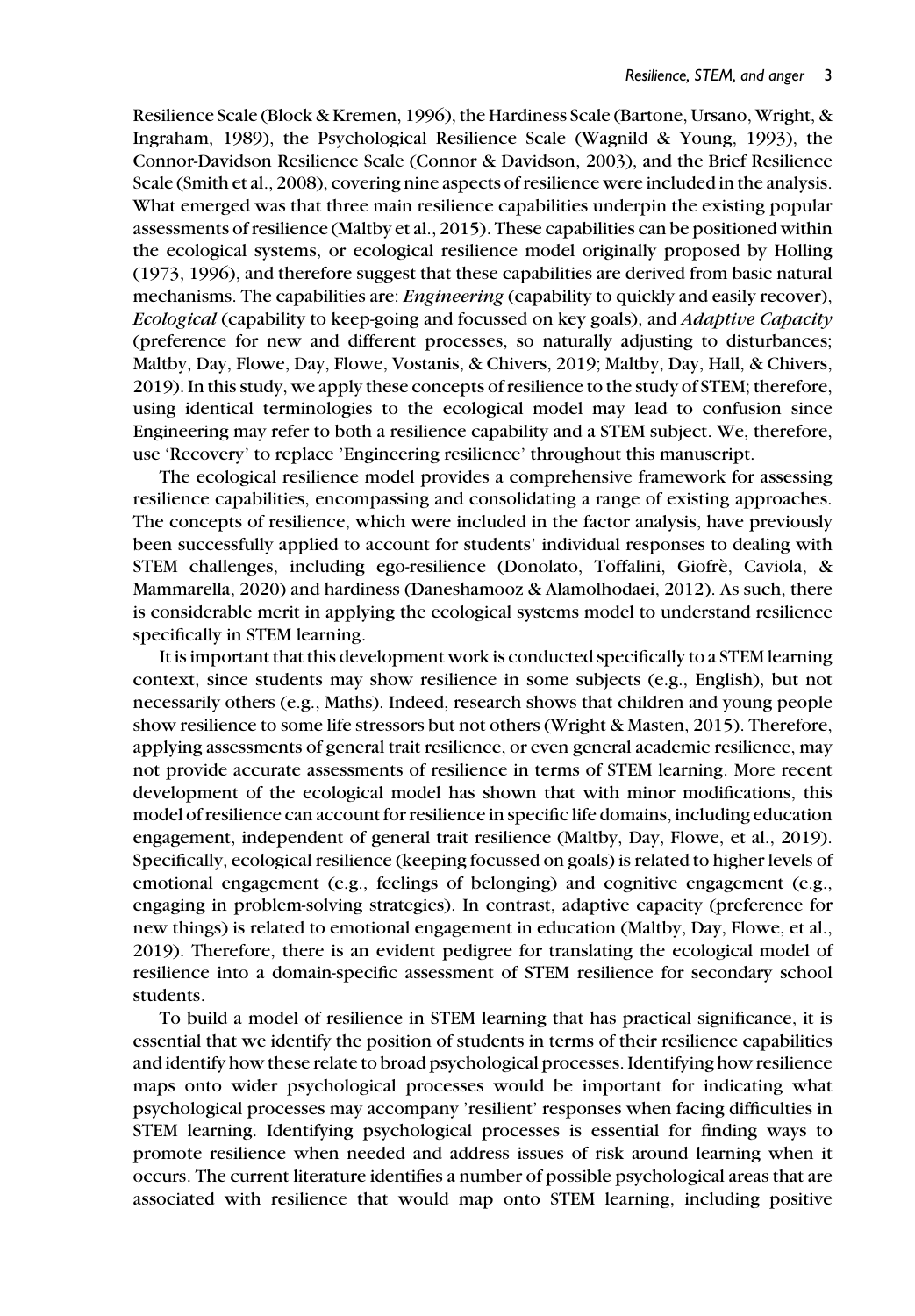expressions of key personality traits, such as conscientiousness and agreeableness, that lead to a specific resilient response to difficult life events (Asendorpf & van Aken, 1999; Robins, John, Caspi, Moffitt, & Stouthamer-Loeber, 1996), positive expressions of cognitive processes, such as using information, planning, and dealing with experiential demands to effectively deal with stressful situations (Cicchetti & Curtis, 2006; Parsons, Kruijt, & Fox, 2016), and positive emotional processes that encourage positive growth and the use emotions to deal with adverse situations (Klimoski, 2016; Troy & Mauss, 2011). Therefore, understanding how resilience around STEM learning maps onto psychological processes needs to encompass various psychological factors.

## Study aims

In this paper, we apply the ecological model of resilience to assess aspects of resilience in STEM learning and identify the accompanying psychological processes associated with students' responses to difficulties in STEM learning. To this end, two aims underpinned the study. The first aim was to develop a psychometric assessment of three core resilience capabilities (Recovery, Ecological resilience [keep focussed on goals], and Adaptive capacity) in the context of experiencing difficulties in STEM learning. This aim led to the first study hypothesis:

• Hypothesis 1: In line with the ecological model of resilience (Holling, 1973; Maltby et al., 2015), we expect to find evidence for three core resilience capabilities in STEM learning. These three resilience capabilities are: the ability to recover (Recovery), the ability to keep focussed on goals (Ecological resilience), and the preference for new things, so able to naturally adjust (Adaptive capacity).

The second aim was to examine how scores on each of the three resilience capabilities are related to self-described psychological processes around difficulties in STEM learning. We intended to use quantitative and qualitative analyses of these self-described psychological processes to identify explanations of how resilience informs difficulties in STEM learning. This aim led to two further study hypotheses:

- Hypothesis 2: Based on existing literature suggesting a range of psychological correlates of resilience (Asendorpf & van Aken, 1999; Klimoski, 2016; Parsons et al., 2016), we expect resilience will correlate significantly with self-described psychological processes around difficulties in STEM learning.
- Hypothesis 3: Comparing the psychological processes described by 'high' and 'low' resilient students will facilitate specification of the psychological processes associated with resilient and non-resilient learning in STEM.

# Method

# **Participants**

Data were collected in nine UK secondary schools from students after a STEM lesson  $(n = 4.936)$  between September 2019 and January 2020. Ages ranged from 11 to 16 years (UK school years 7–11 compulsory secondary education), 48.5% reported being male. The majority of the sample identified as being 'White' (84.5%), followed by 'Asian' (6.1%), 'Mixed' (2.6%), and 'Black' (1.7%); 4.9% of the sample selected 'Other' as their ethnic group.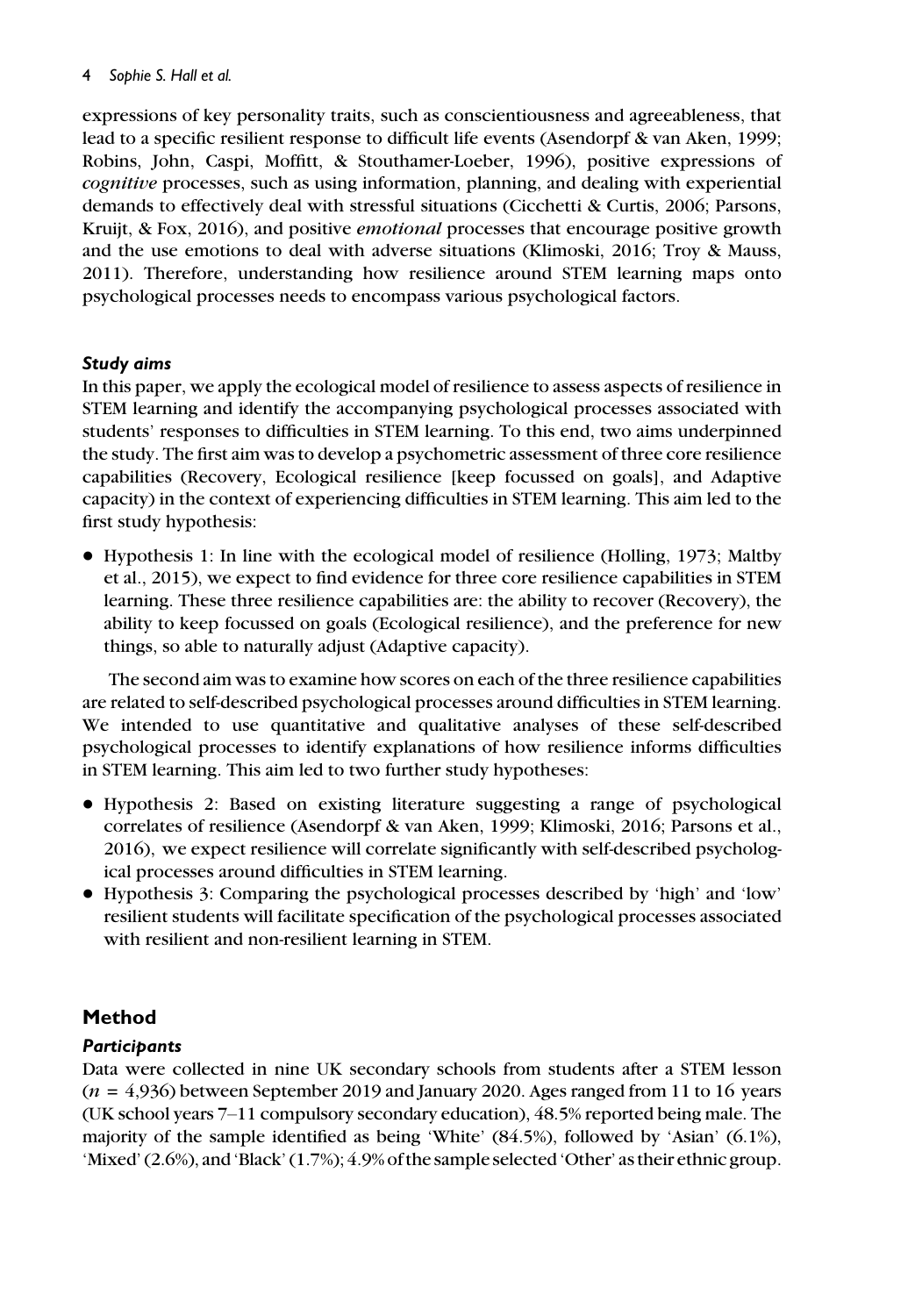#### **Measures**

Students completed three measures via an online survey (Jisc) administered by the teacher at the end of a STEM lesson. The content of the STEM lesson was not standardized in any way in order to assess students' responses to everyday challenges that they may encounter. The lessons were developed by the teacher, as part of standard planning, to be appropriately pitched for the age and ability level of the class and the research task formed part of the normal lesson. Students were asked by their teachers to complete the survey, but it was made clear that they did not have to participate. The survey comprised three parts. All survey items required a response (it was not possible to skip certain questions or sections), with the exception of the qualitative open-ended questions (part three).

In part one, students were asked to rate the difficulty of the lesson; 'How difficult did you find this lesson?' Responses were scored on a 5-point scale;  $1 = Not$  at all difficult,  $2 = A$ little difficult,  $3 =$  Somewhat difficult,  $4 =$  Quite a lot difficult,  $5 =$  Extremely difficult.

In part two, resilience capabilities were assessed by total scores on an adapted version of the 12-item ecological resilience model, designed to assess naturally occurring resilience traits (Maltby et al., 2015). Small adjustments were made to the items comprising the school-domain version of the ecological resilience model (Maltby, Day, Flowe, et al., 2019) to develop an assessment of resilience for secondary school learning. For example, 'I quickly get back to my normal self at school following problems at school' was changed to 'It will not take me long to feel ok about myself after the lesson'. The revised scale was developed through an iterative review and piloting process with our Expert Group. Our Expert Group comprised secondary students ( $n = 5$ ; 10–16 years); educational psychologists ( $n = 2$ ); and secondary school teachers ( $n = 3$ ). Items were scored on a 5-point scale from  $1 =$  Strongly Disagree to  $5 =$  Strongly Agree, with two items being reverse scored.

In part three, to gain insight into the broad psychological processes that accompanied resilience when faced with a difficult STEM lesson, we adopted a qualitative approach. We explored students' written reflections around their STEM lesson so as to understand how they interpret and create meaning around their experience of the STEM lesson (Connelly & Clanndin, 2000). Through a process of linguistic inquiry, we allowed a wide range of important psychological processes to naturally emerge using a method that has been advocated for its validity for exploring mechanisms of action (Holmes et al., 2018).

To produce these responses within a psychological context, students were asked to briefly write a response (student commentaries) to three open-ended questions based on the well-recognized triad of affect, cognition, and behaviour found across a series of individual and social psychology theories (Ellis, 1994; Rote & Smettana, 2011; Wilt & Revelle, 2015):

- What did you *feel* when you found something difficult in the lesson?
- What did you think about when you found something difficult in the lesson?
- What did you *do* when you found something difficult in the lesson?

#### Analysis

#### Missing data

Responses to the survey items were required in order to proceed to the open-ended items, partly completed or unfinished surveys were not processed by the survey software, and as such there were no missing data.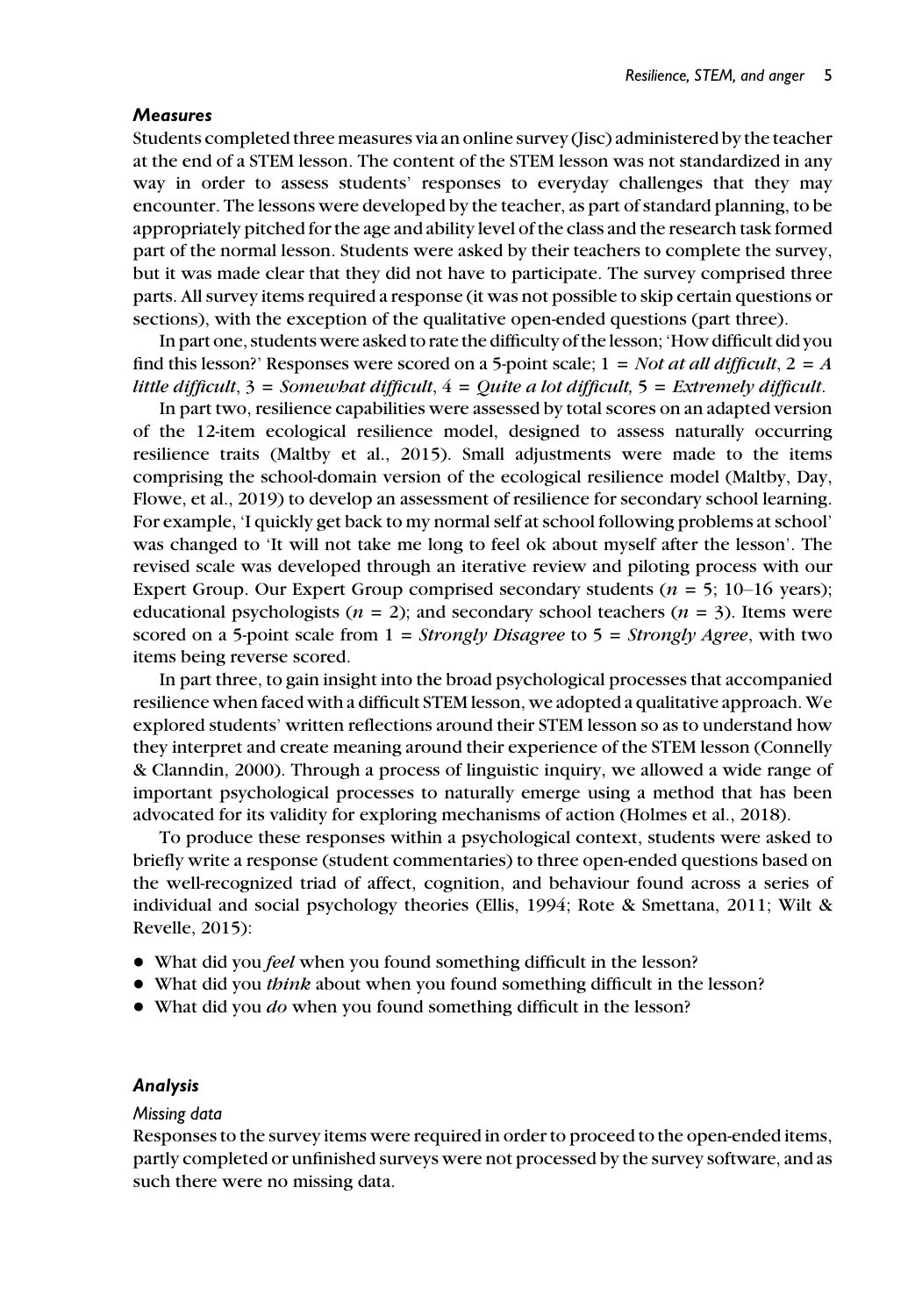# Excluded data

Based on theoretical reasons, we excluded responses based on two criteria, and therefore in line with best practice guidelines, we provide the study flow and percentage of excluded data in Figure 1 (APA, 2010; Nicholson, Deboeck, & Howard, 2017). The responses that met these criteria were removed from the final analysis sample. The first criterion was to screen responses the open-ended items for uncodable data. From the original 4,936 responses, 210 responses were removed based on their commentaries not being suitable for analysis (e.g., using made up words, using emoji's only, or writing obscenities). This was done as we could not be sure the responses given were accurate, and were indicative that the student did not take the survey seriously, thereby leaving a question over the validity of their responses. The remaining 4,726 data sets were assessed against the second criteria, which was students' perceptions of lesson difficulty. In order to assess the presence of resilience in the STEM classroom, it was important to identify whether students actually found the lesson difficult, and therefore would need to use their resilience in order to keep going with their learning and to be able to respond to the openended questions accurately. Analysis of students' responses to the question pertaining to perceived lesson difficulty showed that 3,149 indicated that they did not find the lesson at least 'somewhat difficult' and these were removed.



Figure 1. Recruitment and analysis pathway.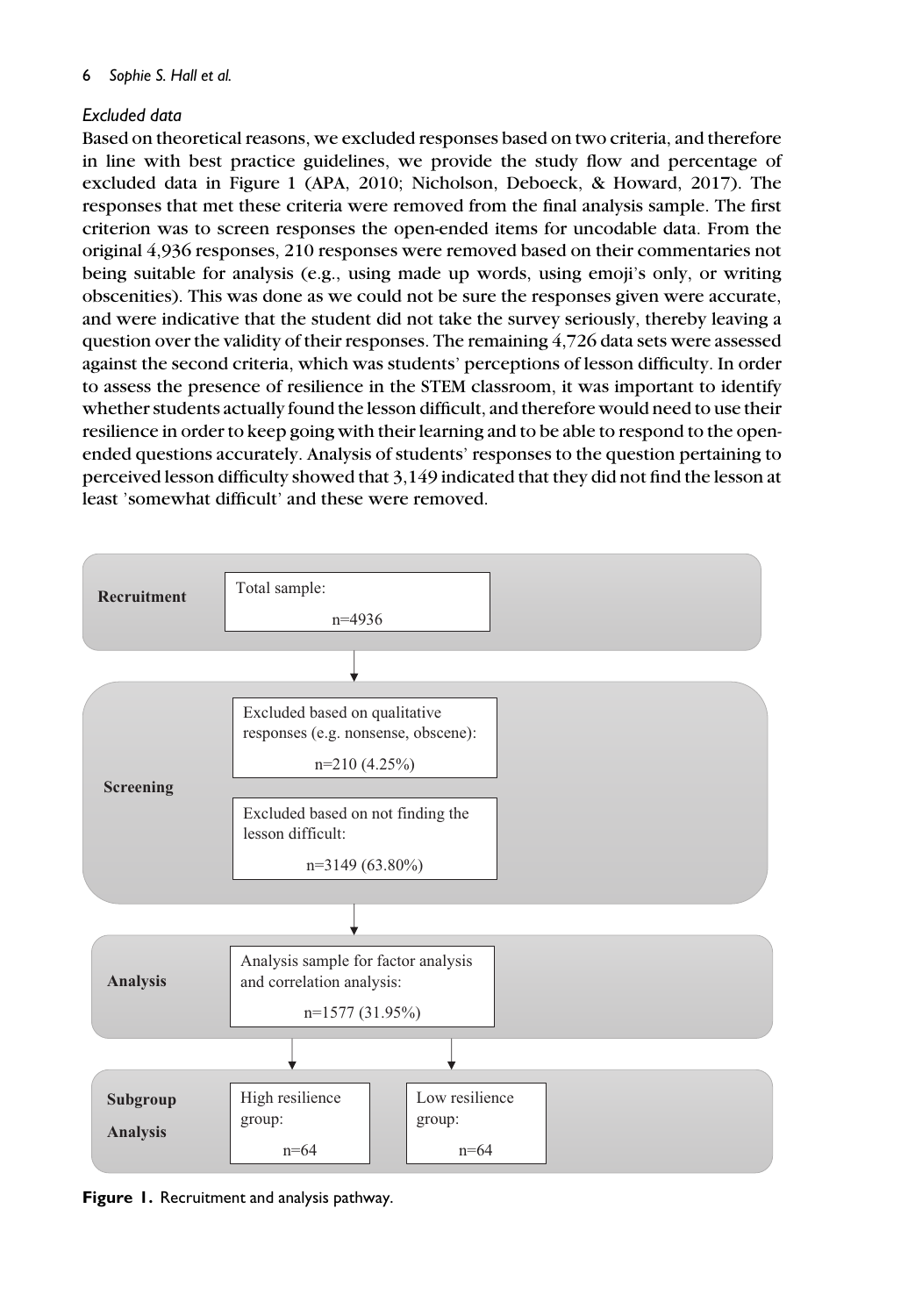#### Analysis sample

The total final sample comprised students who gave coherent responses to the openended questions and reported finding the lesson at least 'somewhat difficult', giving a total analysis sample of  $n = 1.577$ . Demographic characteristics between the excluded samples were compared using difference tests as recommended in the literature (Nicholson et al., 2017) in the form of Chi-square tests given the categorical nature of the data. Standardized residuals and adjusted standardized residuals were examined to a cutoff point of >2 to identify where differences between the excluded group and analysis group were greatest (Sharpe, 2015).

Hypothesis 1: There will be evidence for three resilience capabilities, reflected in the ecological resilience model (recovery, ecological resilience, and adaptive capacity), around difficulties in STEM learning To assess the structural validity of the revised STEM resilience assessment, we examined the structure of the 12-item ecological resilience measure using Factor Analysis to confirm the three-factor model as suggested by the ecological model of resilience. We assessed the acceptability of the three-factor model in two ways, using Confirmatory Factor Analysis as we had a proposed structure. The first way was to explore how well data fitted the threefactor model using standard goodness-of-fit indexes (Hu & Bentler, 1999; Kline, 2005): the chi-square and degrees of freedom, comparative fit index (CFI), non-normed fit index (NNFI), root mean square error of approximation (RMSEA), and standardized root mean square residual (SRMR). Whether data fits the proposed model at an 'acceptable' level is indicated by a CFI and NNFI greater than .90, and an RMSEA and SRMR of less than .08 (Browne & Cudeck, 1993; Hu & Bentler, 1999; Tabachnick & Fidell, 2001). The second way was to demonstrate the incremental value of proposed model over other theoretically relevant models (Barrett, 2007). Therefore, we compared the three-factor model for goodness-of-fit to a unidimensional model proposing that all 12 items could load on one factor reflecting an underlying latent factor of trait resilience, as opposed to three distinct capabilities. The criteria for showing improved goodness-to-fit of the model was  $\Delta$ CFI > .01 (Chen, 2007). For the proposed three-factor model, we also included four main steps for testing measurement invariance: configural, metric, scalar, and residual (Waman & Reise, 2004). Measurement invariance between constraints was assessed by a criterion of a change in CFI of less than  $-.01$  change and a change in RMSEA of less than .015 change for metric, scalar, or residual invariance (Chen, 2007; Cheung & Rensvold, 2002; Marsh, Hau, & Grayson, 2005).

## Hypothesis 2: Resilience will correlate significantly with self-described psychological processes around difficulties in STEM learning

To analyse the 1,577 written responses for psychological content, we used the Linguistic Inquiry and Word Count (LIWC) programme (Pennebaker, Boyd, Jordan, & Blackburn, 2015). LIWC employs natural language processing and content analysis to process and analyse large amounts of natural language data (Lee, Kim, Lim, & Lee, 2015; Tausczik & Pennebaker, 2010). The LIWC programme has a number of dictionary categories that can be extracted from the text. For each response, LIWC calculates the percentage of total words that match each of the dictionary categories (Tausczik & Pennebaker, 2010). The language categories have been associated with hundreds of psychological terms, but have been grouped to represent broad psychological processes frequently mentioned across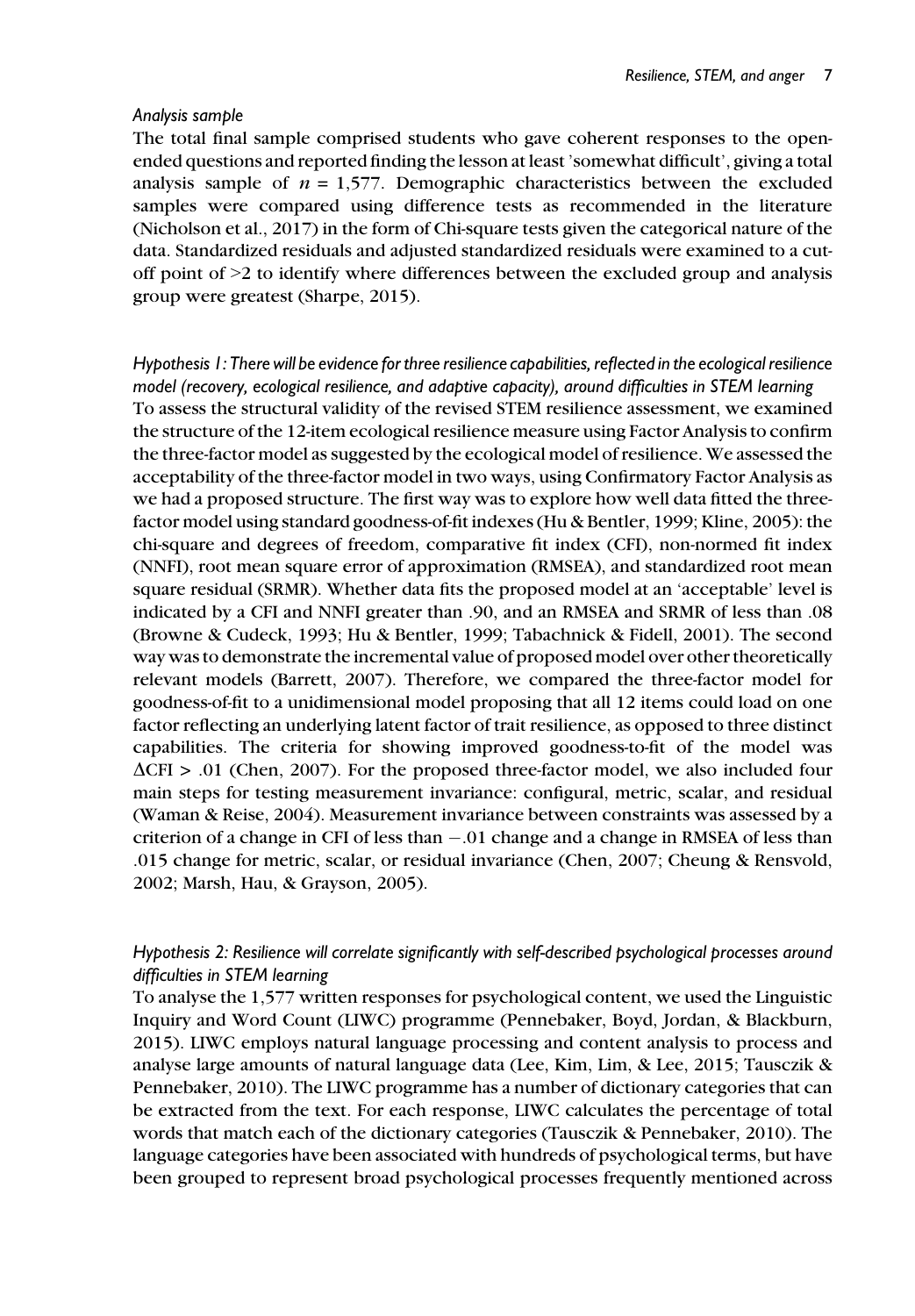the literature (Tausczik & Pennebaker, 2010), including Biological, Drives Perceptual, Positive emotion, Negative emotion, Cognitive, and Social processes. These broad psychological processes can be broken down into their constituent terms (Table 1), for example, Negative emotion comprises three sub-categories including anger, anxiety, and sadness. The LIWC has been well validated to assess psychological word content within written texts (Schultheiss, 2013).

We used LIWC to explore the relationship between resilience and psychological processes at two levels. The first was at a broad level, assessing how the three resilience capabilities related to each of the seven psychological processes, to address Hypothesis 2. In terms of assessing the magnitude of the correlations between the measures, we report statistical significance and effect size as frame of reference. We use  $r \geq .37$  as representing a large effect size, .24  $\leq r < .37$  as representing a moderate effect size, and  $.1 \leq r < .24$  as representing a small effect size (McGrath & Meyer, 2006), with a moderate effect size deemed to be the minimum at which the findings can be considered of practical significance (Cohen, 1992). This criterion differs from the well-cited effect size of  $.1 =$  small to  $.5 =$  large, as Cohen based the comparisons with the *d* effect size criteria using a bi-serial correlation, whilst comparison with the  $d$  effect size for Pearson product moment correlation coefficients should be based on point bi-serial correlation (McGrath & Meyer, 2006). It should be noted that a medium effect size is considered as the point at which something gains practical significance generally and in education research (Fan, 2001).

| <b>Broad</b><br>psychological<br>processes | <b>Brief definition</b>                                    | Sub-categories                                                                 | <b>Examples</b>                                           |
|--------------------------------------------|------------------------------------------------------------|--------------------------------------------------------------------------------|-----------------------------------------------------------|
| <b>Biological</b>                          | Process related to ones'<br>body, digestion, and<br>health | Body, health/illness, sexuality,<br>ingesting                                  | Hands, flu, eat                                           |
| Drives                                     | Processes related to an<br>individual's motivations        | Affiliation, Achievement, Power,<br>Reward focus, Risk focus                   | Prize, superior,<br>success                               |
| Perceptual                                 | Processes related to<br>seeing and hearing                 | Seeing, Hearing, Feeling                                                       | See, touch, listen                                        |
| Positive<br>emotion                        | Processes related to<br>positive affect, being<br>happy    | n/a                                                                            | Happy, love, kind,<br>good                                |
| Negative<br>emotion                        | Processes related to<br>negative affect                    | Anxiety, Anger, Sadness                                                        | Hate, cry, worry,<br>fear, annoyed                        |
| Cognitive                                  | Processes related to<br>thoughts or beliefs                | Insight, Cause, Discrepancies,<br>Tentativeness, Certainty,<br>Differentiation | Think, know,<br>always, never,<br>maybe, should,<br>could |
| Social                                     | Processes related to<br>friends, family, social<br>support | Family, Friends, Male referents,<br><b>Female Referents</b>                    | Talk, friend, us                                          |

Table 1. Seven broad psychological processes identified by LIWC and examples of their constituent terms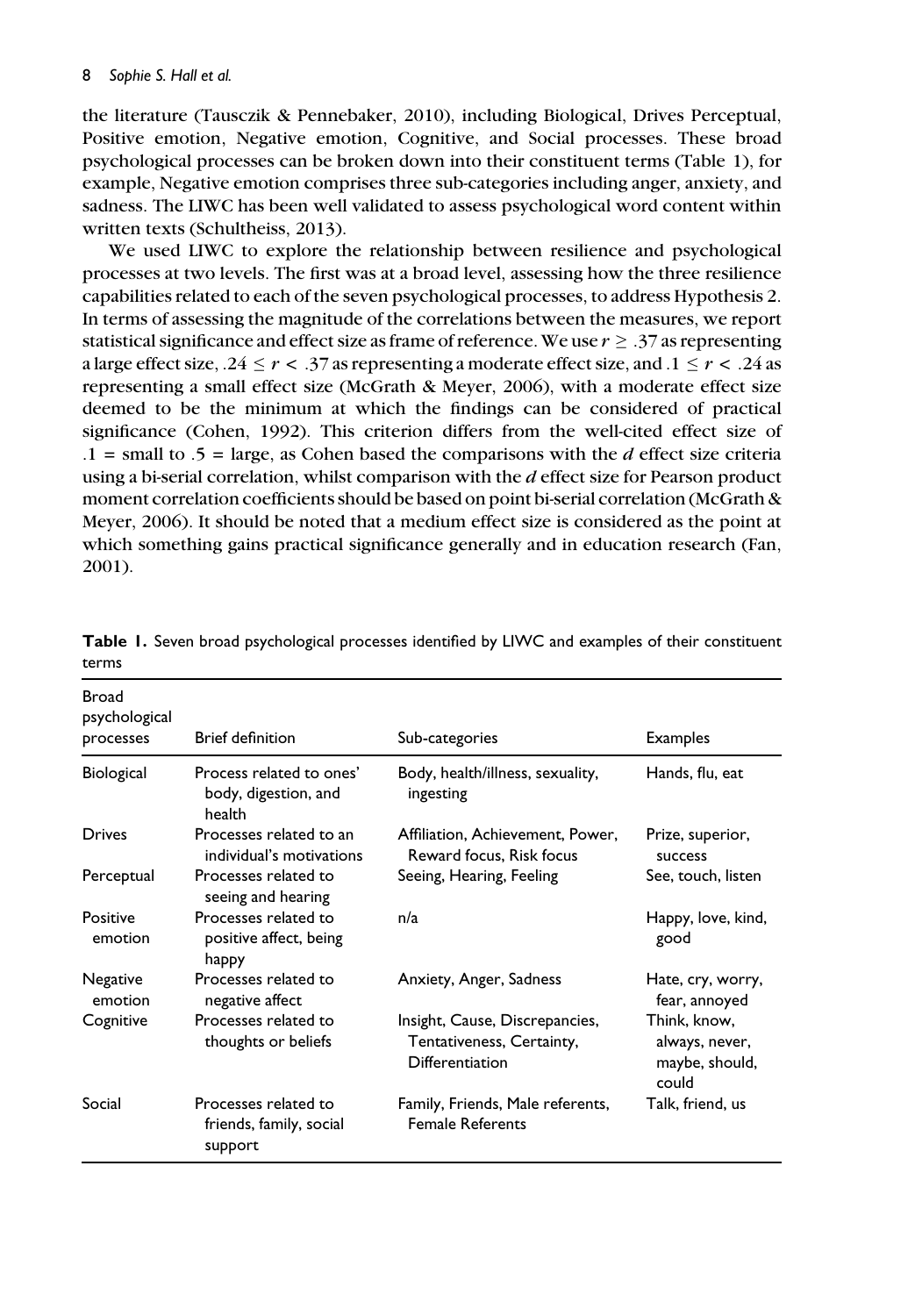Hypothesis 3: Comparing the psychological processes described by 'high' and 'low' resilient students will facilitate specification of the psychological processes associated with resilient and non-resilient learning in STEM

The second way we explored the data was to examine for more specific insights, to address Hypothesis 3. We identified a significant relationship between a resilience capability and a psychological process of a medium effect size. We did this using a twostaged approach, with each stage taking a more detailed examination of the dataset. To facilitate detailed investigations of a voluminous data set, we compared smaller groups of students based on their scores on the resilience capability in question. To this end, groups were created based on high and low resilience scores. This allowed us to identify specific data sets belonging to high and low responders and distinguish between students who described themselves in more resilient terms and those who did not.

The first stage was to look at the relationship between resilience capability and the psychological process more specifically. Instead of just looking at the psychological process in its umbrella term, we also examined its constituent terms (Table 1) to further specify what psychological process accompany resilience following a difficult STEM lesson. Sample size analysis determined that 64 participants were needed for each group (high and low resilience) to achieve a power of  $.8, p < .05$  (two-tailed), specifying a medium effect size ( $d = .5$ ). Therefore, we selected the top (high) and bottom (low) 64 responses on any resilience scale. Where more than 64 responses could be included (e.g., multiple responses shared the same score), we randomly selected from that larger group using random numbers generated from SPSS so that we created equal numbers of data sets. High and low resilient groups were compared on the extent to which their commentaries contained the psychological process of interest (i.e., those that demonstrated a significant correlation with medium effect size in the total data set), including its constituent terms.

The second stage was to visually explore the student commentaries and conduct thematic analysis (Braun & Clarke, 2006) guided by the question 'how and why is this specific psychological process being presented in the student commentaries?'

#### Results

#### Sample characteristics

Students who were excluded based on their written commentaries not being suitable for analysis  $(n = 210)$  significantly differed from the analysis sample in terms of age  $\chi^2(5) = 13.57$ ,  $p < .02$ ; there were proportionally fewer 11-year-olds (excluded: 8.1%)  $[n = 17]$ ; analysis: 15.7%  $[n = 248]$ ) and more 14-year-olds (excluded: 31.9%  $[n = 67]$ ; analysis: 22.7%  $[n = 358]$ ) in the excluded sample. There was a significant difference between the two samples in terms of ethnic group  $\chi^2(4) = 58.35, p < .001$ . The excluded group comprised fewer students reporting as 'White' (excluded:  $65.7\%$  ( $n = 138$ ); *analysis*:  $84.5\%$  ( $n = 1,330$ ) and more students identifying as 'Asian' (*excluded*: 17.1%)  $(n = 36)$ ; analysis: 6.1%  $(n = 96)$ , 'Black' (excluded: 4.3%  $(n = 9)$ ; analysis: 1.7%  $(n = 24)$ , and 'Other' (*excluded*: 12.9%  $(n = 27)$ ; *analysis*: 4.9%  $(n = 127)$  as their ethnic category. There was also a significant difference between the two samples based on gender  $\chi^2(2) = 20.21$ ,  $p < .001$ , with more students in the excluded sample reporting their gender as 'Other' (excluded: 12.9% (n = 27); analysis: 5.4% (n = 85). Although not the purpose of this research, this highlights that future efforts should be made to encourage engagement with this type of research from non-White 14-year-old students.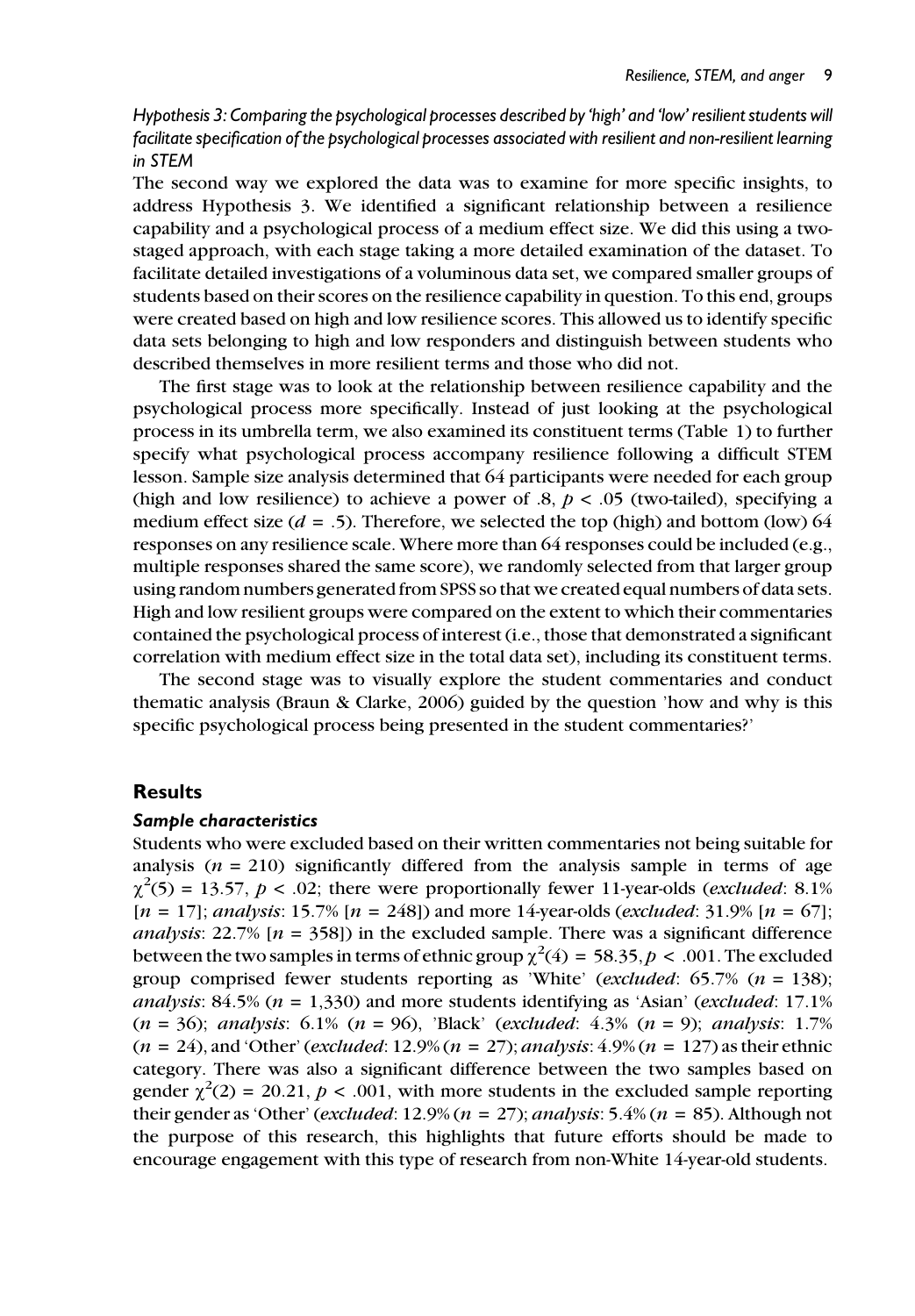Students who were excluded based on not finding the lesson difficult ( $n = 3,149$ ) significantly differed from the analysis sample in terms of age  $\chi^2(5) = 82.68$ ,  $p < .001$ , with the excluded sample containing proportionately more 11- and 12-year-olds (excluded: 11-years: 21.2%  $[n = 669]$ ; 12-years: 27.5%  $[n = 865]$ ; analysis: 11-years: 15.7%  $[n = 248]$ ; 12-years 22.4%  $[n = 354]$ ) than the analysis sample, and fewer 14- and 15-year-olds (excluded: 14-years: 15.6% [n = 490]; 15-years: 10.5% [n = 330]; analysis: 14-years: 22.7%  $[n = 358]$ ; 15-years: 15.8%  $[n = 249]$ ). There was a significant difference between the two samples in terms of gender  $\chi^2(2) = 6.35, p = .04$ , but the comparison of the residuals did not meet the criteria for further reporting. There was no significant difference between the groups based on ethnic group membership  $\chi^2(4) = 4.65, p = .32$ . These results suggest that students in earlier secondary school education are less challenged by their STEM lessons than older students, who are likely to be focussing on preparation for formal exams.

## Hypothesis 1: There will be evidence for three resilience capabilities, reflected in the ecological resilience model (recovery, ecological resilience, and adaptive capacity), around difficulties in STEM learning

To test the prediction that student's resilience in their approach to STEM learning could be assessed in terms of the three main resilience capabilities proposed in the ecological systems model of resilience, confirmatory factor analysis was computed.

#### Confirmatory factor analysis ( $n = 1,577$ )

The goodness-of-fit statistics for the three proposed factor models are presented in Table 2.

The three-factor model met the acceptable fit criteria across the indexes of CFI, NNFI, RMSEA, and SRMR, whereas the unidimensional model failed to meet these criteria. The three-factor model was evaluated to assess for measurement invariance across both gender (identified as 'male', 'female', or 'other') and age (10–13 and 14–16 years) groups. Successively stricter constraints were tested across groups to evaluate configural, metric, scalar, and residual invariance (Widaman & Reise, 2004). Table 3 demonstrates the fit statistics for multi-group factor confirmatory factor analysis for the bi-factor model by gender and age. These findings suggest measurement invariance occurred for gender and age up to the residual level.

## Hypothesis 2: Resilience will correlate significantly with self-described psychological processes around difficulties in STEM learning

To test the prediction that student commentaries would contain key psychological processes associated with resilience capabilities, Pearson's correlations were computed.

|                |           | df  | $b = <$ | CFI  | <b>NNFI</b> | <b>RMSEA</b> | <b>SRMR</b> |
|----------------|-----------|-----|---------|------|-------------|--------------|-------------|
| Three-factor   | 653.998   | 6 I | 00۱.    | .937 | 919         | .087         | .080        |
| Unidimensional | 2.479.580 | 54  | 00۱.    | .748 | .691        | . 169        | ۔ 126.      |

Table 2. Fit statistics to assess model fit across the proposed models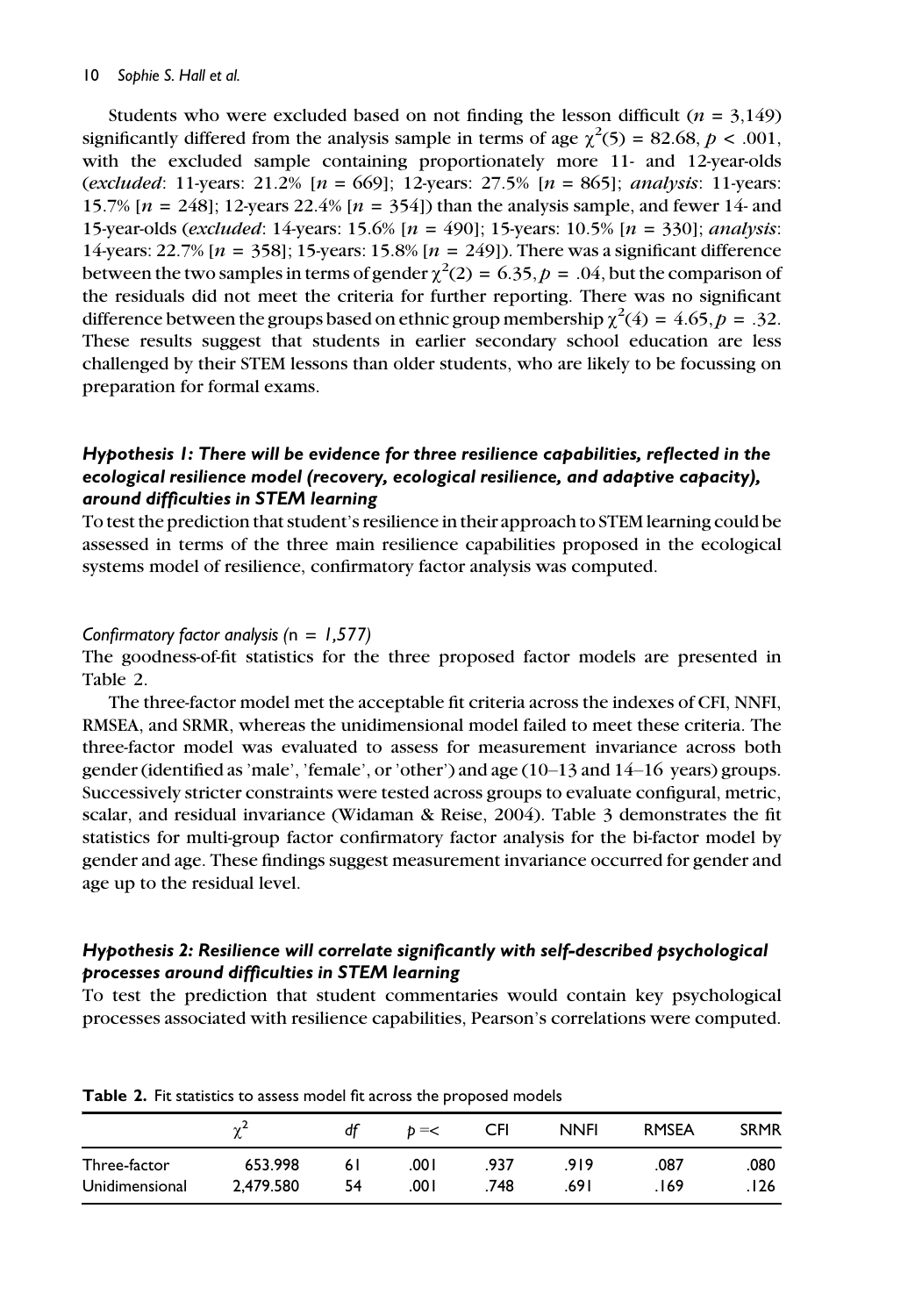|            | $\chi^2$ (df)  | <b>RMSEA</b> | <b>SRMR</b> | <b>CFI</b> | <b>NNFI</b> | $\triangle$ RMSEA | $\Delta$ CFI |
|------------|----------------|--------------|-------------|------------|-------------|-------------------|--------------|
| Gender     |                |              |             |            |             |                   |              |
| Configural | 837.22 (153)   | .053         | .060        | .928       | .906        |                   |              |
| Metric     | 874.68 (171)   | .051         | .062        | .926       | .914        | $-0.002$          | $-0.002$     |
| Scalar     | 946.67 (192)   | .050         | .061        | .920       | .918        | $-0.001$          | $-0.006$     |
| Residual   | 1,008.49 (216) | .048         | .061        | .916       | .923        | $-0.002$          | $-0.004$     |
| Age        |                |              |             |            |             |                   |              |
| Configural | 728.98 (102)   | .062         | .065        | .935       | .916        |                   |              |
| Metric     | 786.68 (111)   | .062         | .071        | .930       | .917        | 0.000             | $-0.005$     |
| Scalar     | 808.77 (121)   | .060         | .071        | .929       | .923        | $-0.002$          | $-0.001$     |
| Residual   | 841.49 (133)   | .058         | .073        | .927       | .927        | $-0.002$          | $-0.002$     |

Table 3. Fit statistics for multi-group factor confirmatory factor analysis for the resilience scale by gender and age

Table 4 provides Pearson's correlations between the three resilience capabilities and the seven psychological processes at a general level. In terms of correlations between resilience and psychological processes that reach a medium effect size ( $r \geq .24$ ), the capability to recover shares a significant negative correlation with the use of negative emotional words. In terms of the specific components of negative emotional words (anxiety, anger, sadness), none of the correlations had a magnitude that reached a medium effect size: anxiety,  $r = -.105$ ,  $p < .001$ ; anger,  $r = -.119$ ,  $p < .001$ ; sadness,  $r = -.162$ ,  $p < .001$ . This suggests that correlational analyses of these components do not increase the specificity of the possible relationship between the capability to recover and negative emotion.

## Hypothesis 3: Comparing the psychological processes described by 'high' and 'low' resilient students will facilitate specification of the psychological processes associated with resilient and non-resilient learning in STEM

To test the prediction that comparing high and low resilient learners would enable further specification of the processes associated with resilient and non-resilient learning, we compared students who scored high and low on the resilience scales. More specifically, to increase the specificity of the relationship between the ability to recover and negative emotion words, we identified the individual resilience scores and comments made by students who scored high and low on this resilience sub-scale. For the 'high' resilient group, 164 responses obtained the highest possible score on the 'recovery' scale; therefore, we randomly selected 64 individuals to form the 'resilient' group. Low responses ranged from 3 to 5, with 30 individuals scoring 5, leading to 79 responses falling into this range. Therefore, we selected a random subsample from those scoring 5, to create a sample of  $n = 64$ . There were significantly more males in the high resilient group (70.3%) compared to the low resilient group (25%)  $\chi^2(1) = 25.38, p < .001$  (see Supplementary Table 1 for resilience scores by age group). No significant differences were observed between the two samples in terms of age  $\chi^2(6) = 5.36$ ,  $p = .49$  or ethnic group  $\chi^2(3) = 1.77$ ,  $p = .62$ . Table 5 shows the *t*-test statistics for the high and low 'recovery' groups for negative emotion overall and the constituent terms. Here we find a significant difference between students who self-reported 'high' and 'low' resilience for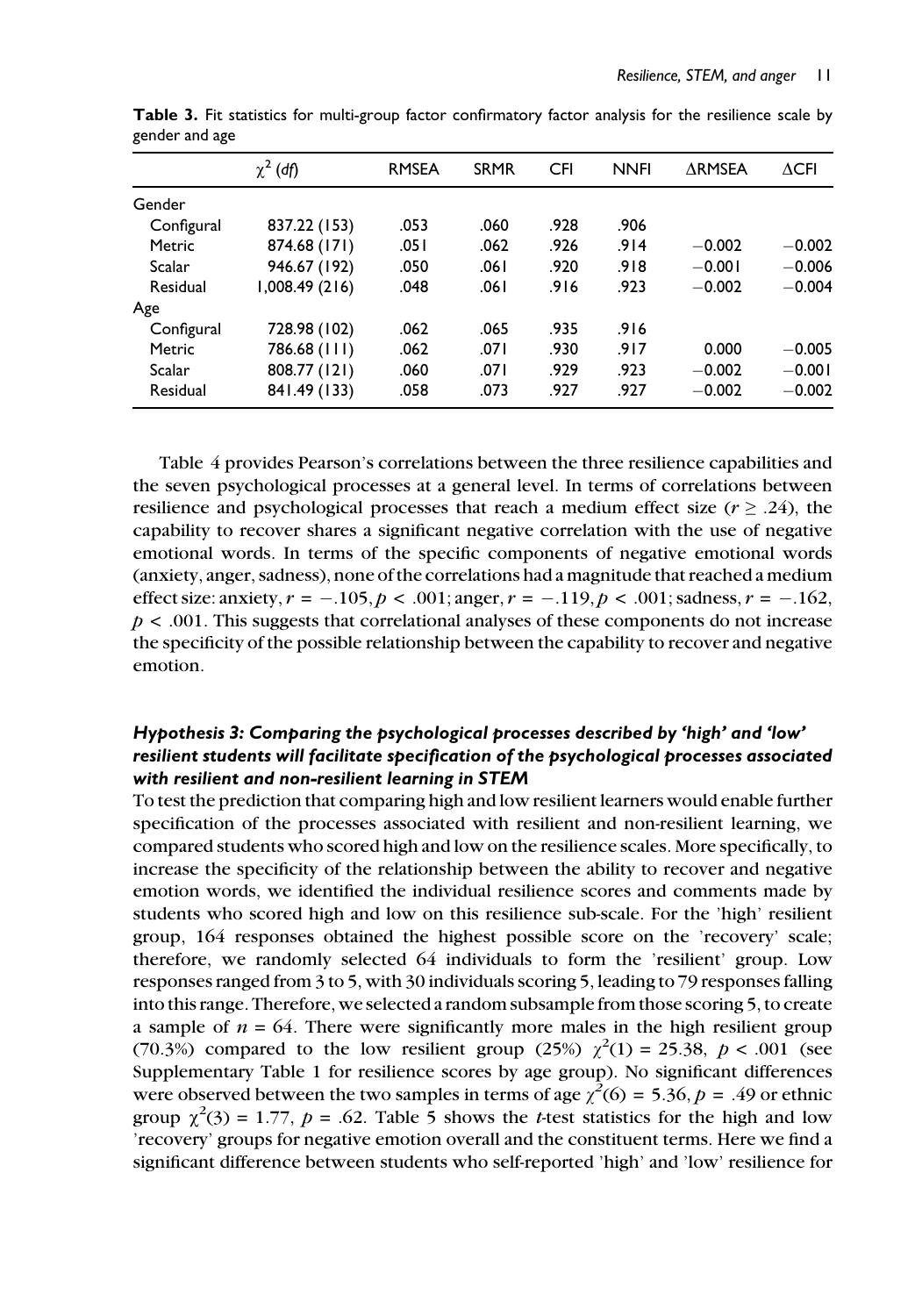| ${\sf Table\ 4.~Pearson's corrections$ for the total sample ( $n=1.577$ between student resilience capabilities and seven psychological processes extracted from LIWC |                   |                      |                   |                        |            |                |                           |                     |             |
|-----------------------------------------------------------------------------------------------------------------------------------------------------------------------|-------------------|----------------------|-------------------|------------------------|------------|----------------|---------------------------|---------------------|-------------|
|                                                                                                                                                                       | $\mathbf{\Omega}$ | S                    | 4                 | 5                      | ∾          | N              | $\infty$                  | ò                   | $\subseteq$ |
| Resilience capabilities<br>Recovery                                                                                                                                   | $.224**$          | $.102**$<br>$.628**$ | $069**$<br>$18**$ | $-217**$<br>$-0.243**$ | 020<br>200 | $115**$<br>023 | $071**$<br>$\frac{60}{2}$ | $-0.08**$<br>$-015$ | $rac{3}{6}$ |
| Ecological resilience                                                                                                                                                 |                   |                      | $.086**$          | $-167**$               | 50         | 348            | 348                       | $-0.083**$          | $.064**$    |
| Adaptive capacity                                                                                                                                                     |                   |                      |                   |                        |            |                |                           |                     |             |
| LIWC psychological processes                                                                                                                                          |                   |                      |                   | $-.206**$              | $-0.47$    | $-0.08$        | $.056*$                   | $-010$              | $121**$     |
| Emotion (positive)                                                                                                                                                    |                   |                      |                   |                        |            |                |                           |                     |             |
|                                                                                                                                                                       |                   |                      |                   |                        | $-0.035$   | $-077**$       | $-107**$                  | 034                 | $rac{1}{2}$ |
| Emotion (negative)                                                                                                                                                    |                   |                      |                   |                        |            | $-167**$       | $-0.202**$                | $-113**$            | $315**$     |
| Social processes                                                                                                                                                      |                   |                      |                   |                        |            |                | $-006$                    | $-0.06***$          | $-184**$    |
| Cognitive processes                                                                                                                                                   |                   |                      |                   |                        |            |                |                           | $.072**$            | $-0.095**$  |
| Perceptual processes                                                                                                                                                  |                   |                      |                   |                        |            |                |                           |                     |             |
| Biological processes                                                                                                                                                  |                   |                      |                   |                        |            |                |                           |                     | $-0.84**$   |
| Drives                                                                                                                                                                |                   |                      |                   |                        |            |                |                           |                     |             |

12 Sophie S. Hall et al.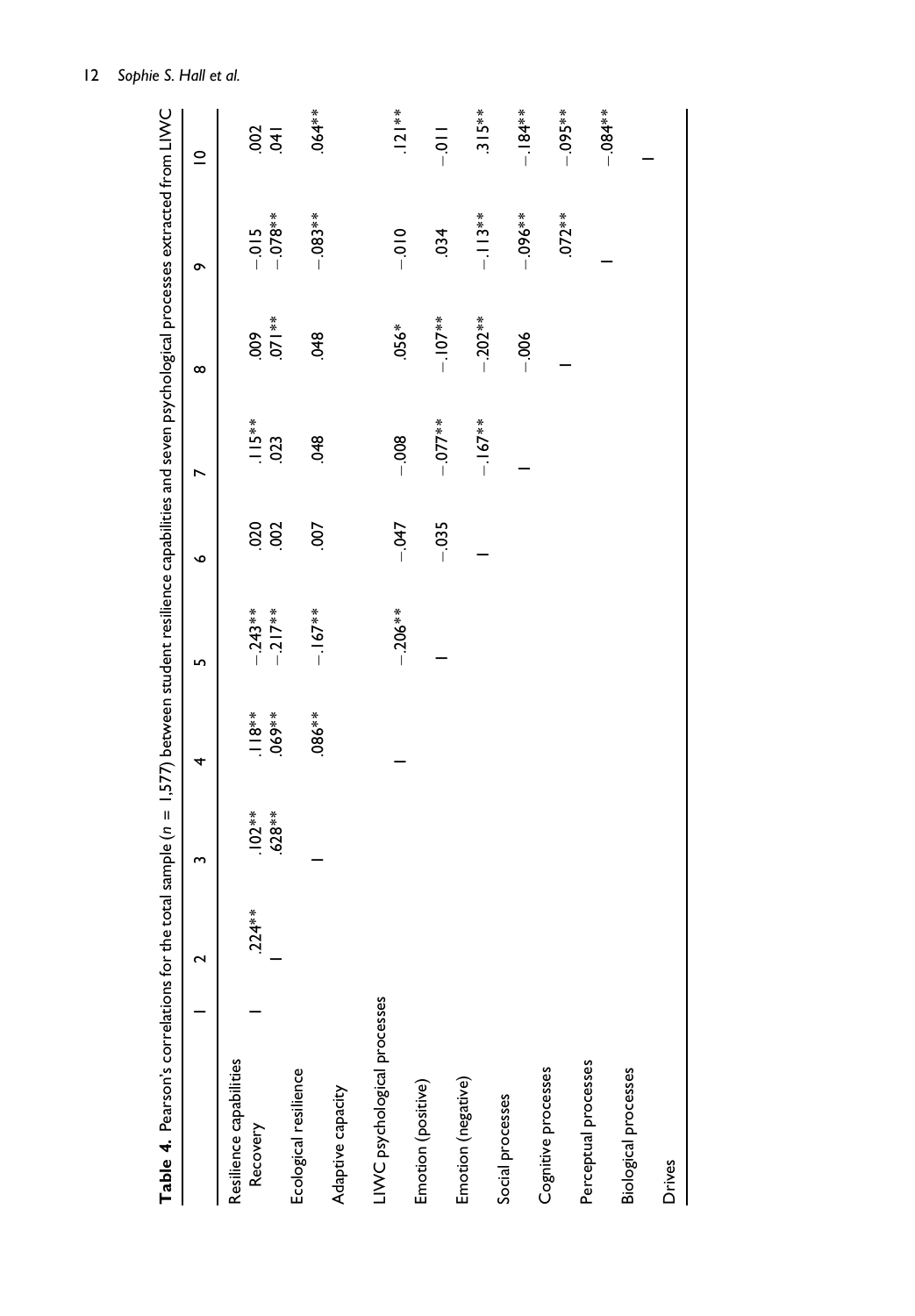|                  | Low resilience $(n = 64)$<br>Mean % (SD) | High resilience $(n = 64)$<br>Mean % (SD) |      | Ð    | <b>Effect size</b> |
|------------------|------------------------------------------|-------------------------------------------|------|------|--------------------|
| Negative emotion | 13.76 (13.23)                            | 4.60(7.37)                                | 4.85 | .001 | 0.86               |
| Anxiety          | 3.17(5.41)                               | 1.58(4.27)                                | 1.85 | .067 | 0.33               |
| Anger            | 4.85(9.55)                               | 0.78(2.42)                                | 3.31 | .001 | 0.58               |
| <b>Sadness</b>   | 3.42(5.44)                               | 1.12(5.12)                                | 2.46 | .015 | 0.44               |

Table 5. Mean percent data, t-test statistics, and effect sizes (Cohens d), comparing high and low resilient students' use of negative emotion words following a difficult STEM lesson

negative emotion, to a large effect size. In terms of the constituent terms, it is only for anger we find a significant difference that meets a medium effect size.

To illustrate the presence of these anger terms and further elucidate the mechanisms driving anger, we qualitatively explored the student commentaries. Two themes emerged from this process (see Table 6), representing the two key sources of anger. The first source (theme 1) was related to a perceived lack of teacher support, which we termed interpersonal sources of anger. Students reported feeling angry that their teacher did not provide them with the support they needed. Students also felt that their teacher did not care about them and that asking for help would lead to a negative reaction. The second source (theme 2) reflected a range of factors that have been associated with anger in the literatures, including rumination (Sukhodolsky, Golub, & Cromwell, 2001), angerfrustration (Fox & Spector, 1999), anger expression and control (van Elderen, Maes, Komproe, & van der Kamp, 1997), and seeking distraction (Kubiak, Wiedig-Allison, Zgoriecki, & Weber, 2011). We termed these intrapersonal sources of anger.

## **Discussion**

The findings confirmed the three study hypotheses. The first hypothesis was that we would find evidence for three resilience capabilities (Recovery, Ecological resilience, and Adaptive capacity) around difficulties in STEM learning. We were able to show, through confirmatory factor analysis, that a three-factor model provided the best fit. The second hypothesis was that resilience would significantly correlate with self-described psychological processes around difficulties in STEM learning. Students' written descriptions of how they dealt with difficulties in STEM learning contained key psychological processes which significantly correlated with resilience, most notably negative emotional processing was associated with a lower ability to 'Recover'. Finally, the third hypothesis was that comparing the psychological processes described by 'high' and 'low' resilient students would facilitate specification of the psychological processes associated with resilient and non-resilient learning in STEM. By identifying students who scored the highest and the lowest on the Recovery scale, we explored what these students described in relation to negative emotional processing. This enabled us to identify anger as a key process that distinguished students who were able to easily 'Recover' (high resilient learners) and those who could not easily 'Recover' (low resilient learners).

This study provides the first attempts, known to the authors, to develop a framework of resilience that is specific to STEM learning. Previous research has successfully applied the ecological model of resilience to understanding resilience in specific life-domains, including work, health, marriage, friendships, and education (Maltby, Day, Flowe, et al., 2019). Here, we demonstrated the utility of applying the ecological model to STEM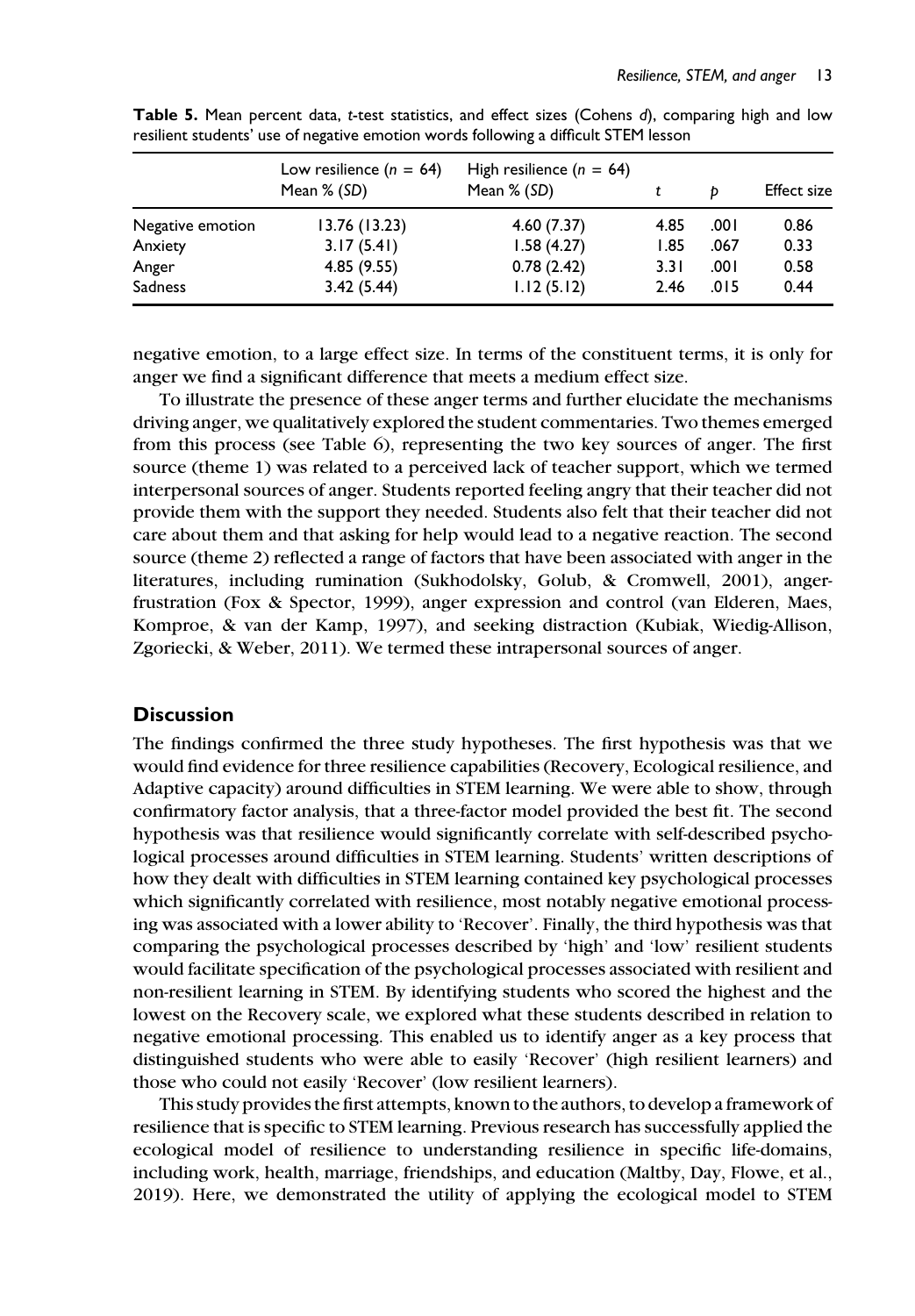| Theme 1: Interpersonal Sources of Anger               |                                                                                                                                                                                                                                                               |
|-------------------------------------------------------|---------------------------------------------------------------------------------------------------------------------------------------------------------------------------------------------------------------------------------------------------------------|
| Teacher support                                       | 'How upset and unimpressed my teacher is'<br>'Nothing because our teacher doesn't help'<br>'Miss is going to have ago at me if I ask'<br>'Hold my hands up for about half an hour for<br>no one to come and help me because the<br>teacher cannot teach/help' |
| Theme 2: Intrapersonal Sources                        |                                                                                                                                                                                                                                                               |
| Rumination (Sukhodolsky et al., 2001)                 | 'Really annoyed and worried'                                                                                                                                                                                                                                  |
|                                                       | 'I felt worried'                                                                                                                                                                                                                                              |
|                                                       | 'Like an idiot'                                                                                                                                                                                                                                               |
|                                                       | 'I am so stupid why do I even try I will never<br>get it right'                                                                                                                                                                                               |
|                                                       | 'Sad very sad'                                                                                                                                                                                                                                                |
|                                                       | 'Dreadful'                                                                                                                                                                                                                                                    |
|                                                       | 'Depressed'                                                                                                                                                                                                                                                   |
|                                                       | 'Upset and stressed and a lot of anxiety'<br>'Like I would fail in life'                                                                                                                                                                                      |
| Anger-frustration                                     | 'Angry sad annoyed frustrated'                                                                                                                                                                                                                                |
|                                                       | 'Anger, frustration and depression'                                                                                                                                                                                                                           |
|                                                       | 'Tired and annoyed'                                                                                                                                                                                                                                           |
| Anger Expression & Control (van Elderen et al., 1997) | 'Like throwing fists lad, I was EXTREMELY<br>INFURIATED'                                                                                                                                                                                                      |
|                                                       | 'l got angry'                                                                                                                                                                                                                                                 |
| Seeking Distraction (Kubiak et al., 2011)             | 'Thought about going home'                                                                                                                                                                                                                                    |
|                                                       | 'I think about random things'                                                                                                                                                                                                                                 |
|                                                       | 'I zone out and daydream'                                                                                                                                                                                                                                     |
|                                                       | 'I just doodle'                                                                                                                                                                                                                                               |

resilience. Individuals make different assessments of their levels of resilience across different domains (Vanderbilt-Adriance & Shaw, 2008); therefore, it is important that resilience is assessed in relation to specific contexts in order to develop more sophisticated and useful models of resilience in education. Studies show that resilience is linked to educational engagement within school, university, and alternative education settings (Cotton, Nash, & Kneale, 2017; Zolkoski, Bullock, & Gable, 2016) and more specifically, to persisting in STEM programmes (Bekki, Smith, Bernstein, & Harrison, 2013). This initial work shows that by using a 12-item scale, we were able to reliably assess (demonstrated through model fit indexes) three resilience capabilities specific to a STEM learning context; these resilience capabilities are well documented in the literatures and have been shown to underpin multiple existing model of general trait resilience (Maltby et al., 2015). This provides a useful model for conceptualizing and assessing resilience in the STEM classroom, promoting practitioner understanding and competence for discussing resilience in this context and for identifying at-risk students. It is proposed, congruent with Hypothesis 1, that resilience in STEM can be conceptualized in terms of Recovery – the ability to keep going, Ecological resilience – the ability to keep focussed on goals, and Adaptive capacity – the ability to naturally adjust. Furthermore, we developed these concepts into a framework of STEM resilience by identifying the psychological processes which accompany high and low resilience capabilities. This will enable future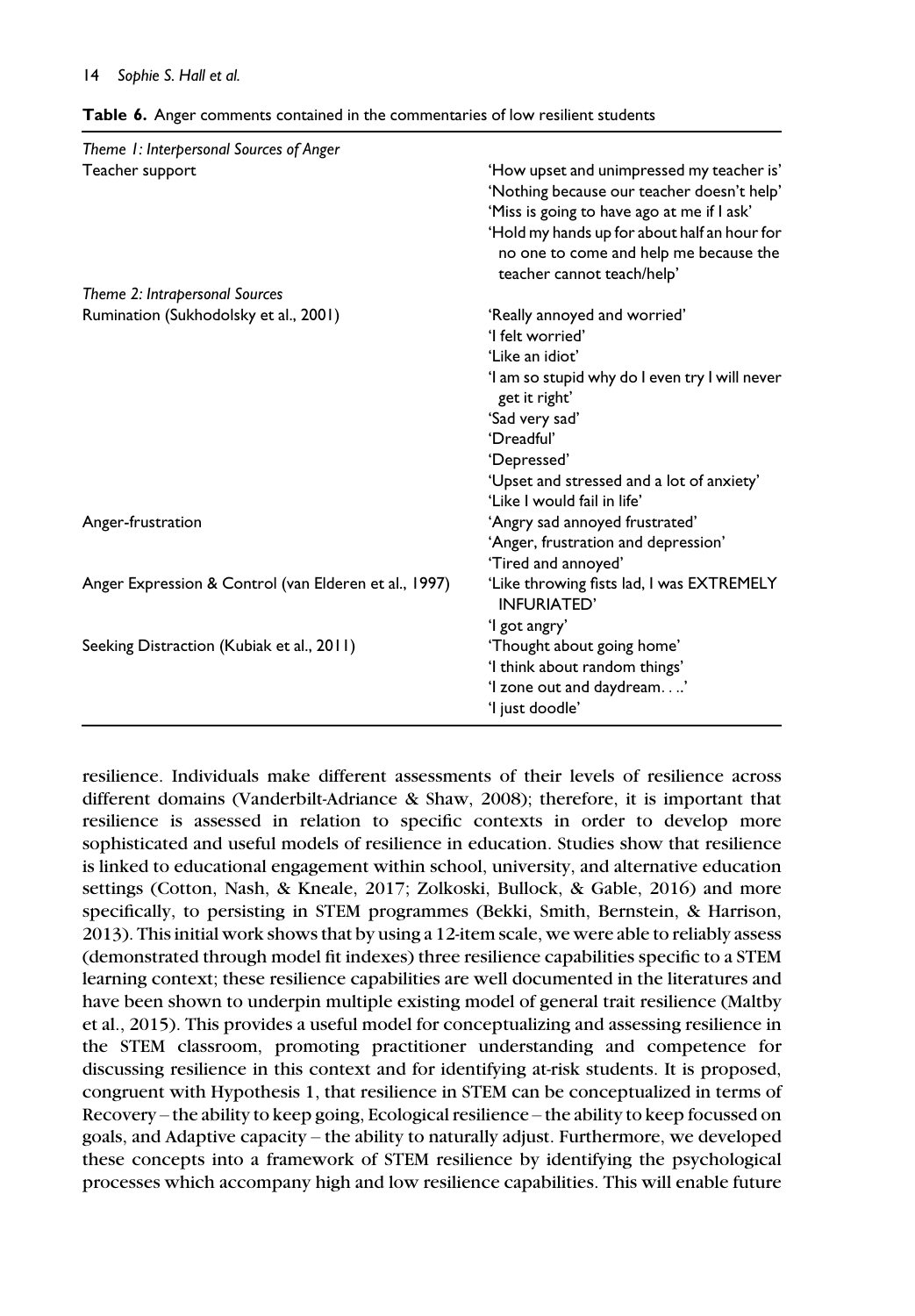research to test the importance of specific resilience capabilities in determining learning outcomes and highlight pathways to promote STEM engagement at secondary school level. Here we began to uncover some of these pathways by identifying the salient psychological processes associated with specific resilience capabilities (Hypothesis 2).

Anger emerged as a key psychological process associated with the ability to recover during a difficult STEM lesson, distinguishing students with high and low abilities to recover (Hypothesis 3). Previous research has identified anger as key learning emotion (Pekrun, 2017; Pekrun, Lichtenfeld, Lichtenfeld, Marsh, Murayama, & Goetz, 2017), and it has been acknowledged that students experience frustration when encountering difficult STEM concepts (King, Ritchie, Sandhu, Henderson, & Boland, 2017). Given that our analysis sample comprised students who all reported finding the lesson at least 'somewhat difficult', it is perhaps not surprising that anger was identified in the students' written commentaries. However, this is the first time that anger has been specifically identified in relation to resilience capabilities. This is important because anger was most evident in the commentaries of low resilient students. This identifies a clear pathway for preventing students from giving up on their STEM learning (i.e., by reducing feelings of anger and frustration).

Qualitative analysis revealed that anger appeared to have two sources. The first, termed 'interpersonal sources of anger', reflected that students felt annoyed by the lack of teacher support. This is consistent with the general educational literatures which identify the importance of teacher–student relatedness in determining academic outcomes (León & Liew, 2017; Quin, 2017). More specifically, previous research suggests teacher support is an importance factor in persisting with STEM (Fredricks, Hofkens, Wang, Mortenson, & Scott, 2018; Simpkins, Liu, Hsieh, & Estrella, 2020; Trigueros et al., 2019). Increased teacher support is associated with a better self-concept (Simpkins et al., 2020), attitude (Vennix, den Brok, & Taconis, 2018), and motivation (Jungert, Levine, & Koestner, 2020) to learn about STEM. In particular, teacher support has been shown to be important in determining STEM engagement from female students (Buday, Stake, & Peterson, 2012; Rice, Barth, Guadagno, Smith, & McCallum, 2013; Wang & Degol, 2013), and it is evident that the low resilient group in this study comprised more female than male students. Nonetheless, based on the current findings, it is unclear whether teacher behaviour is a contributing factor in determining anger, indeed literatures indicate that the teacher can influence emotions experienced in the STEM classroom (Trigueros et al., 2019), or whether expressions of anger are characteristic of narrowing and 'framing' whereby the teacher becomes the enemy (Beck & Deffenbacher, 2000) during a difficult lesson.

The second source, termed 'intrapersonal sources of anger', reflected a range of variables associated with anger, including rumination, anger-frustration, anger expression and control, and seeking distraction. 'Recovery' reflects an individual's ability to quickly and easily return to a stable state, and it is clear that these factors would inhibit this.

Anger rumination is characterized by repetitive thinking about being angry or an angerinducing situation (Sukhodolsky et al., 2001). Anger rumination was evidenced in the commentaries of low resilient students, who referred to feeling worried and overextrapolated the experience to believing they were a failure and would never get things right. These persistent thoughts can result in task irrelevant thinking (Pekrun et al., 2004) and impede enjoyment and achievement in the classroom (Pekrun, Murayama, Marsh, Goetz, & Frenzel, 2019) as well as having a negative impact on self-esteem (Turner & White, 2015; Waschull & Kernis, 1996).

Anger from frustration could be inferred from the comments, whereby a students' response was to write words like 'tired and annoyed', and 'anger, frustration and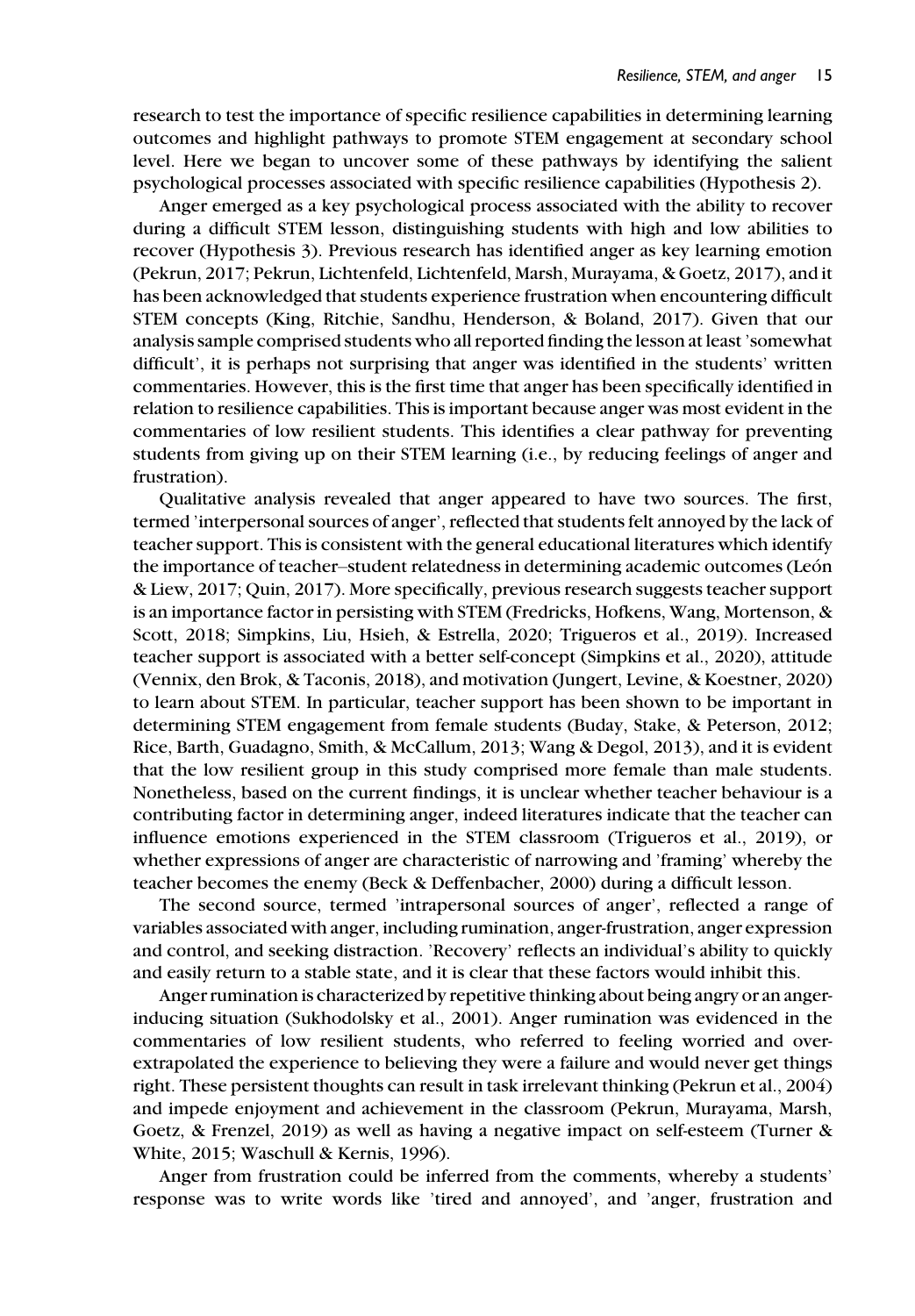depression'. As discussed earlier, given that the students reported finding the lesson difficult, it is perhaps logical to assume this causes some form of frustration. However, these feelings of frustration were most evident in students reporting the lowest resilience. As such, feeling frustrated may be a unique feature of low resilience during a challenging lesson, not just dealing with a challenging lesson per se.

There was some evidence to suggest that students struggled to inwardly control their anger, resulting in an outward anger expression (van Elderen et al., 1997). Research suggests that teacher support is important in controlling expressions of anger (Spaulding, 2005), and theme 1 reflects that low resilient students feel unsupported by their teachers. Therefore, not only may improving student perceptions of teacher support help promote STEM engagement, but it also may help the teacher control the classroom and promote a positive classroom climate (Rucinski, Brown, & Downer, 2018; Walker & Graham, 2019). However, a distinction should be made between providing support, and appearing over controlling, since directly controlling teacher behaviours are associated with increased student anger (Assor, Kaplan, Kanat-Maymon, & Roth, 2005).

Finally, low resilient students appeared to seek distraction from the event. Seeking distraction is an anger regulation strategy often learnt during early childhood, which enables feelings of anger to dissipate (Cole et al., 2011; Drake & Winner, 2013). However, whilst distraction techniques may be effective when waiting for something desirable, they are less effective when a child has to solve a problem (Sethi, Mischel, Aber, Shoda, & Rodriguez, 2000; Tan, Armstrong, & Cole, 2013). As such, caution should be taken when applying to the development of classroom-based anger regulation strategies.

No salient associations were identified between the two other resilience capabilities (ecological resilience and adaptive capacity) and psychological processes. However, the psychological processes investigated here were constrained to those captured within the LIWC dictionaries, and this represents the first limitation of the study. Whilst LIWC has been developed to provide an objective, comprehensive assessment of linguistic content (Tausczik & Pennebaker, 2010), a more subjective thematic qualitative analysis may reveal other links to psychological processes. Nonetheless, the approach taken here enabled us to combine objective, quantitative comparisons with more detailed qualitative investigations to avoid biasing interpretation of the data.

The only demographic factor that distinguished the high and low resilient group was gender; with the low resilient group comprising more females than the high resilient group. This is congruent with the STEM gender gap, in that females are less likely to continue with STEM learning than their male counterparts (Raabe, Boda, & Stadtfeld, 2019; Wang & Degol, 2017). The findings reported here suggest that a lack of STEM resilience may partly explain the gender gap as opposed to a lack of STEM ability. Whilst we broadly assessed ethnic identity and age, we did not explore other factors that could prove important, such as socioeconomic status, which represents a second limitation of the study. Indeed, evidence suggests that lower income students often perform poorly and do not persist with STEM subjects (Saw, Chang, & Chan, 2018), and this is at least in part related to their ability to control negative emotions (Rozek, Ramirez, Fine, & Beilock, 2019). A third limitation study is that individual differences reflecting personality dimensions were not directly assessed. Therefore, it is not possible to tell whether individuals prone to anger (i.e., high in trait anger) are more vulnerable to low resilience when encountering STEM challenges or the challenge itself that leads to anger. This represents an important point for future research.

The link between negative emotion and specific resilience capabilities in STEM learning is congruent with the emerging literature that identifies the importance of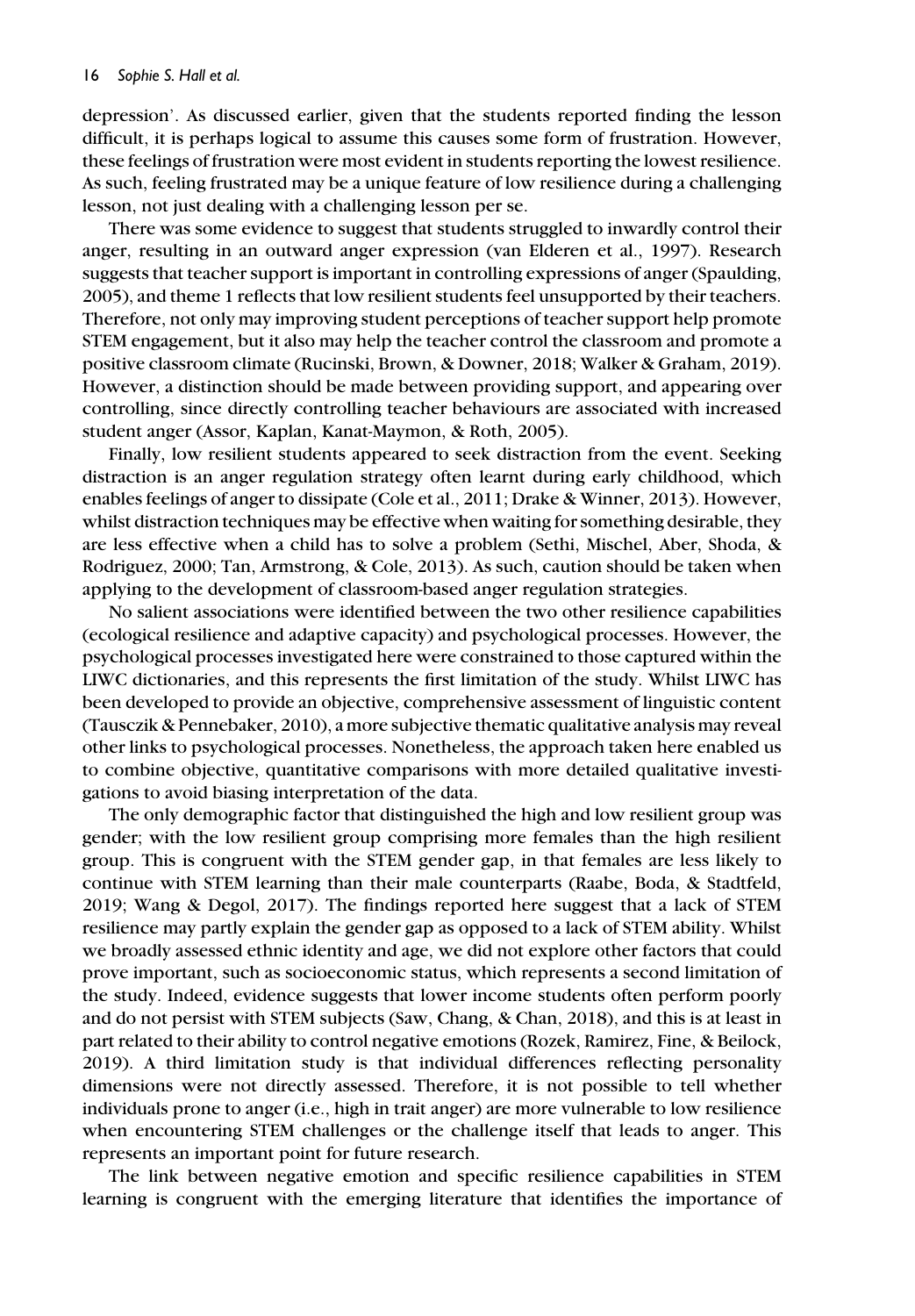emotion regulation in STEM learning (Rozek et al., 2019; Sokolowski, Hawes, & Lyons, 2019) this has clear implications for practice. Schools may want to consider implementing strategies to regulate emotion to help students quickly and recover when faced with a difficult topic. Indeed, other research suggests that resilient individuals use strategies to regulate negative emotions, such as engaging in relaxation (e.g., allowing time to interpret and assess problems), exploration (e.g., consider alternatives), and optimistic thinking (e.g., having faith to overcome the challenge; Werner & Smith, 1992). These strategies could be applied to learning in the STEM classroom to encourage secondary school students to persist with their STEM education.

In summary, the current findings suggest that the ecological model of resilience, comprising recovery (quickly and easily return to a stable state), ecological resilience (keep-going and focussed on goals) and adaptive capacity (preference for new things), can be applied as useful framework to understand and assess resilience in secondary school STEM education. We extend our understanding of the ecological model by identifying important psychological processes associated with low resilience capabilities to begin to position STEM resilience within a framework that has clear practical implications. More specifically, students with a low ability to recover were identified by their use of anger words when describing how they dealt with a difficult lesson.

Our findings add to previous understandings of the importance of teachers' relationships by emphasizing the significance of students' perceptions of their teacher's support. What it means to be seen to offer and be available to provide support to students will vary in different contexts. Our study provides further support for teacher education and continuing professional development to highlight the importance of nurturing classroom environments in which individual students feel that they are supported at the same time as being challenged by the subject matter. Teachers might consider reflecting on the different ways in which support is offered to students and how students feel about these different options. Perhaps most importantly, a point to consider is whether students recognize the different ways teachers are trying to offer support, and if not, identify what changes can be made to make support more evident, more accepted by students, and more effective.

#### Acknowledgements

This research was completed with the support of a Leverhulme Grant (ID: RPG-2018-368). The funders played no role in the data collection, analysis, or interpretation. We wish to thank the schools, teachers, and pupils who supported with the data collection process.

#### Conflicts of interest

All authors declare no conflict of interest.

#### Author contribution

Sophie Susannah Hall: Conceptualization; Data curation; Formal analysis; Funding acquisition; Methodology; Project administration; Writing – original draft; Writing – review & editing. Ross Morrison McGill: Resources; Supervision; Validation; Writing – review & editing. Steven Puttick: Funding acquisition; Investigation; Supervision; Validation; Writing – review & editing. **John Maltby:** Conceptualization; Data curation;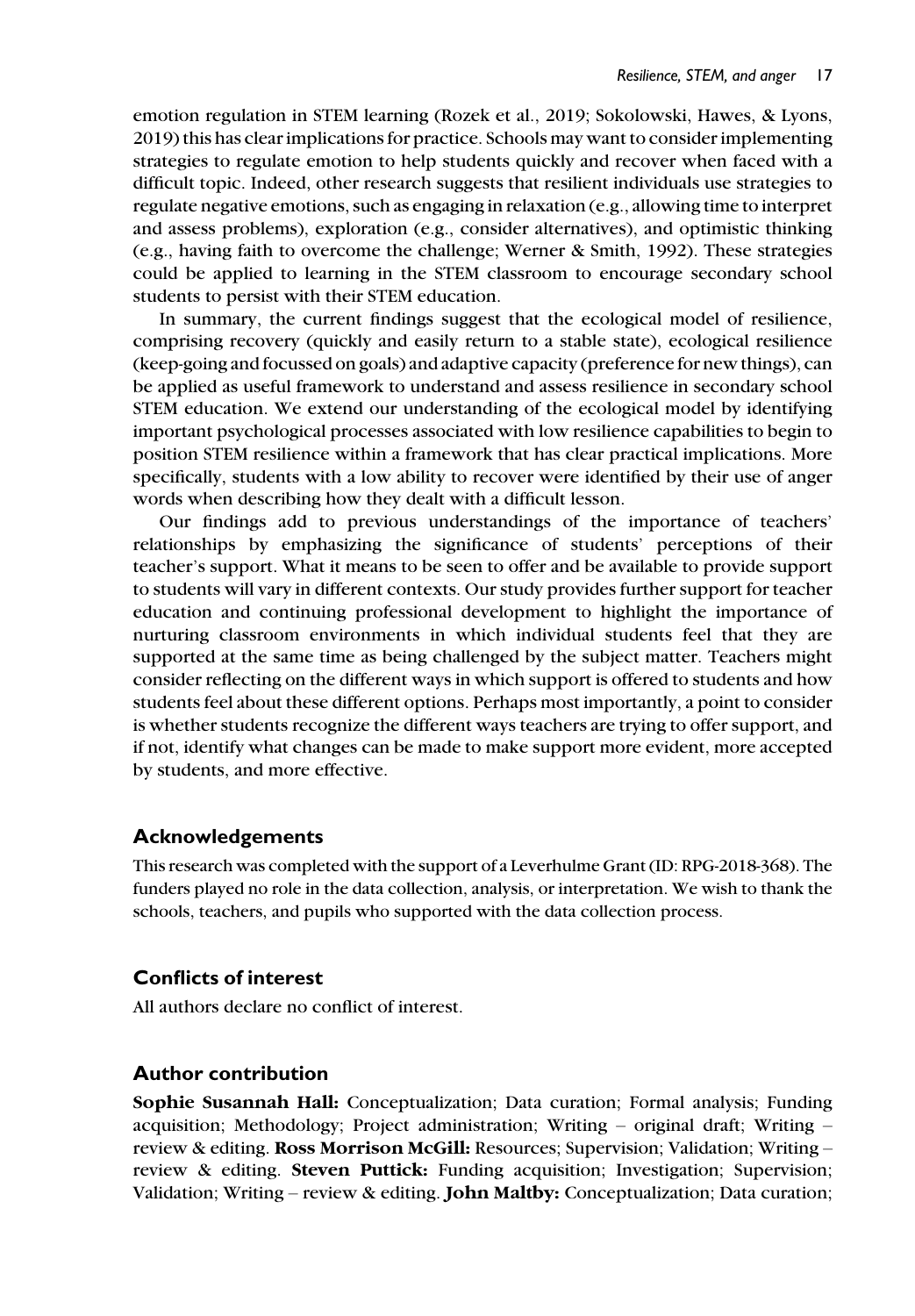#### 18 Sophie S. Hall et al.

Formal analysis; Funding acquisition; Methodology; Project administration; Resources; Supervision; Writing – review & editing.

#### Ethical approval

Ethical approval was received from (blinded for review).

#### Data availability statement

The data that support the findings of this study are available on request from the corresponding author. The data are not publicly available due to privacy or ethical restrictions.

#### References

- APA. (2010). Publication manual of the American Psychological Association (6th ed.). Washington, DC: American Psychological Association.
- Archer, L., Dawson, E., DeWitt, J., Seakins, A., & Wong, B. (2015). "Science capital": A conceptual, methodological, and empirical argument for extending bourdieusian notions of capital beyond the arts. Journal of Research in Science Teaching, 52, 922–948. [https://doi.org/10.1002/tea.](https://doi.org/10.1002/tea.21227) [21227](https://doi.org/10.1002/tea.21227)
- Asendorpf, J. B., & van Aken, M. A. (1999). Resilient, overcontrolled, and undercontroleed personality prototypes in childhood: Replicability, predictive power, and the trait-type issue. Journal of Personality and Social Psychology, 77, 815–832. [https://doi.org/10.1037/0022-](https://doi.org/10.1037/0022-3514.77.4.815) [3514.77.4.815](https://doi.org/10.1037/0022-3514.77.4.815)
- Assor, A., Kaplan, H., Kanat-Maymon, Y., & Roth, G. (2005). Directly controlling teacher behaviors as predictors of poor motivation and engagement in girls and boys: The role of anger and anxiety. Learning and Instruction, 15, 397–413.<https://doi.org/10.1016/j.learninstruc.2005.07.008>
- Barrett, P. (2007). Structural equation modelling: Adjudging model fit. Personality and Individual Differences, 42, 815–824.<https://doi.org/10.1016/j.paid.2006.09.018>
- Bartone, P. T., Ursano, R. J., Wright, K. M., & Ingraham, L. H. (1989). The impact of a military air disaster on the health of assistance workers. Journal of Nervous and Mental Disease, 177, 317– 328.<https://doi.org/10.1097/00005053-198906000-00001>
- Beck, A. T., & Deffenbacher, J. L. (2000). Prisoners of hate: The cognitive basis of anger, hostility and violence. New York, NY: Harper Collins.
- Bekki, J. M., Smith, M. L., Bernstein, B. L., & Harrison, C. (2013). Effects of an online personal resilience training program for women in STEM doctoral programs. Journal of Women and Minorities in Science and Engineering, 19(1), 17–35. [https://doi.org/10.1615/](https://doi.org/10.1615/JWomenMinorScienEng.2013005351) [JWomenMinorScienEng.2013005351](https://doi.org/10.1615/JWomenMinorScienEng.2013005351)
- Block, J., & Kremen, A. M. (1996). IQ and ego-resiliency: Conceptual and empirical connections and separateness.Journal of Personality and Social Psychology, 70, 349. [https://doi.org/10.1037//](https://doi.org/10.1037//0022-3514.70.2.349) [0022-3514.70.2.349](https://doi.org/10.1037//0022-3514.70.2.349)
- Braun, V., & Clarke, V. (2006). Using thematic analysis in psychology. Qualitative Research in Psychology, 3, 77–101.<https://doi.org/10.1191/1478088706qp063oa>
- Brown, C., & Dixon, J. (2020). 'Push on through': Children's perspectives on the narratives of resilience in schools identified for intensive mental health promotion. British Educational Research Journal, 46, 379–389.<https://doi.org/10.1002/berj.3583>
- Browne, M. W., & Cudeck, R. (1993). Alternative ways of assessing model fit. In K. A. Bollen & J. S. Long (Eds.), Testing structural equation models (pp. 136–162). Newbury Park, CA: Sage.
- Buday, S. K., Stake, J. E., & Peterson, Z. D. (2012). Gender and the choice of a science career: The impact of social support and possible selves. Sex Roles, 66, 197–209. [https://doi.org/10.1007/](https://doi.org/10.1007/s11199-011-0015-4) [s11199-011-0015-4](https://doi.org/10.1007/s11199-011-0015-4)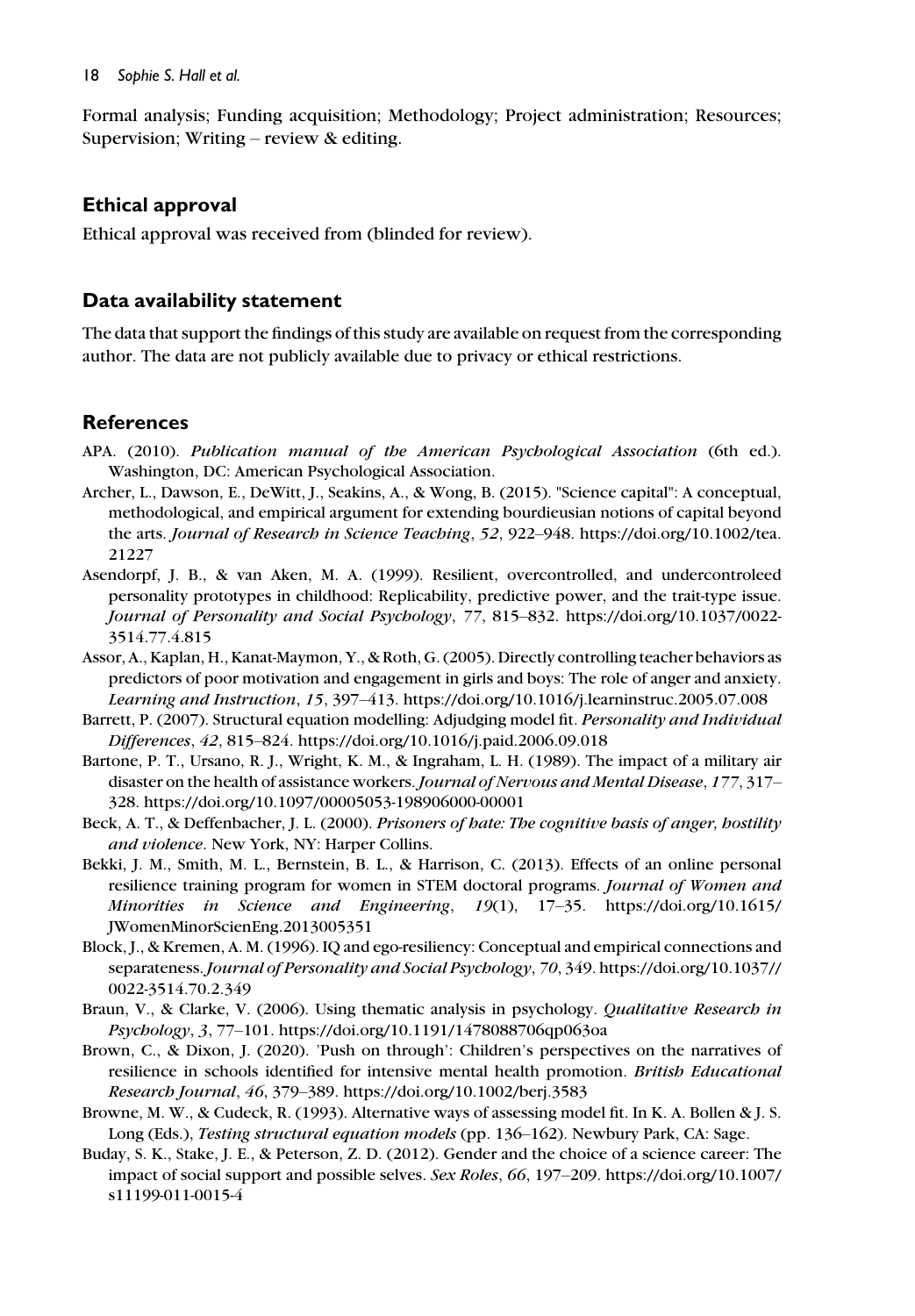- Chen, F. F. (2007). Sensitivity of goodness of fit indexes to lack of measurement invariance. Structural Equation Modeling, 14, 464–504.<https://doi.org/10.1080/10705510701301834>
- Cheung, G. W., & Rensvold, R. B. (2002). Evaluating goodness-of-fit indexes for testing measurement invariance. Structural Equation Modeling, 9, 233–255. [https://doi.org/10.](https://doi.org/10.1207/S15328007SEM0902) [1207/S15328007SEM0902](https://doi.org/10.1207/S15328007SEM0902)
- Christodoulou, A. (2017). Engaging in and with research to improve STEM education. Research Papers in Education, 32, 535–537.<https://doi.org/10.1080/02671522.2017.1322353>
- Cicchetti, D., & Curtis, W. J. (2006). The developing brain and neural plasticity: Implications for normality, psychopathology, and resilience. In D. Cicchetti, & D. J. Cohen (Eds.), Developmental psychopathology: Developmental neuroscience (2nd ed., pp. 1–51). New Jersey: John Wiley & Sons.
- Codiroli Mcmaster, N. (2017). Who studies STEM subjects at A level and degree in England? An investigation into the intersections between students' family background, gender and ethnicity in determining choice. British Educational Research Journal, 43, 528–553. [https://doi.org/10.](https://doi.org/10.1002/berj.3270) [1002/berj.3270](https://doi.org/10.1002/berj.3270)
- Cohen, J. (1992). A power primer. Psychological Bulletin, 112(1), 155–159. [https://doi.org/10.](https://doi.org/10.1037//0033-2909.112.1.155) [1037//0033-2909.112.1.155](https://doi.org/10.1037//0033-2909.112.1.155)
- Cole, P. M., Tan, P. Z., Hall, S. E., Zhang, Y., Crnic, K. A., Blair, C. B., & Li, R. (2011). Developmental changes in anger expression and attention focus: Learning to wait. Developmental Psychology, 47, 1078–1089.<https://doi.org/10.1037/a0023813>
- Comrey, A., & Lee, H. (Eds.). (1992). Interpretation and application of factor analytic results. In A first course in factor analysis (2nd ed., pp. 250–254). Hillsdale, NJ: Lawrence Erlbaum Associates.
- Connelly, D. J., & Clanndin, F. M. (2000). Narrative inquiry: Experience and story in qualitative research. San Francisco, CA: Jossey-Bass Publishers.
- Connor, K. M., & Davidson, J. R. (2003). Development of a new resilience scale: The Connor-Davidson resilience scale (CD-RISC). Depression and Anxiety, 18, 76–82. [https://doi.org/10.](https://doi.org/10.1002/da.10113) [1002/da.10113](https://doi.org/10.1002/da.10113)
- Constantine, N. A., & Benard, B. (2001). California healthy kids survey resilience assessment module: Technical report. Journal of Adolescent Health, 28, 122–140.
- Cotton, D. R., Nash, T., & Kneale, P. (2017). Supporting the retention of non-traditional students in higher education using a resilience framework. European Educational Research Journal, 16 (1), 62–79.<https://doi.org/10.1177/1474904116652629>
- Daneshamooz, S., & Alamolhodaei, H. (2012). Cooperative learning and academic hardiness on students' mathematical performance with different levels of mathematics anxiety. Educational Research, 3, 270–276.
- Donolato, E., Toffalini, E., Giofrè, D., Caviola, S., & Mammarella, I. C. (2020). Going beyond mathematics anxiety in primary and middle school students: The role of ego-resiliency in mathematics. Mind, Brain, and Education, 14, 255–266.<https://doi.org/10.1111/mbe.12251>
- Drake, J. E., & Winner, E. (2013). How children use drawing to regulate their emotions. Cognition  $\mathcal E$ Emotion, 27, 512–520.<https://doi.org/10.1080/02699931.2012.720567>
- Economic Modeling Systems International. (2018). Focus on the demand for STEM jobs and skills in Britain. Retrieved 21 October 2020, from [https://www.economicmodelling.co.uk/wp](https://www.economicmodelling.co.uk/wp-content/uploads/2018/12/STEM-Report_vWEB.pdf)[content/uploads/2018/12/STEM-Report\\_vWEB.pdf](https://www.economicmodelling.co.uk/wp-content/uploads/2018/12/STEM-Report_vWEB.pdf)
- Edwards, A., Lunt, I., & Stamou, E. (2010). Inter-professional work and expertise: New roles at the boundaries of schools. British Educational Research Journal, 36(1), 27–45. [https://doi.org/10.](https://doi.org/10.1080/01411920902834134) [1080/01411920902834134](https://doi.org/10.1080/01411920902834134)
- Egenrieder, J. A. (2010). Facilitating student autonomy in project-based learning to foster interest and resilience in STEM education and STEM careers. Journal of the Washington Academy of Sciences, 96, 35–45.

Ellis, A. (1994). Reason and emotion in psychotherapy: Revised and updated. Michigan: Citadel.

Fan, X. (2001). Statistical significance and effect size in education research: Two sides of a coin. The Journal of Educational Research, 94, 275–282.<https://doi.org/10.1080/00220670109598763>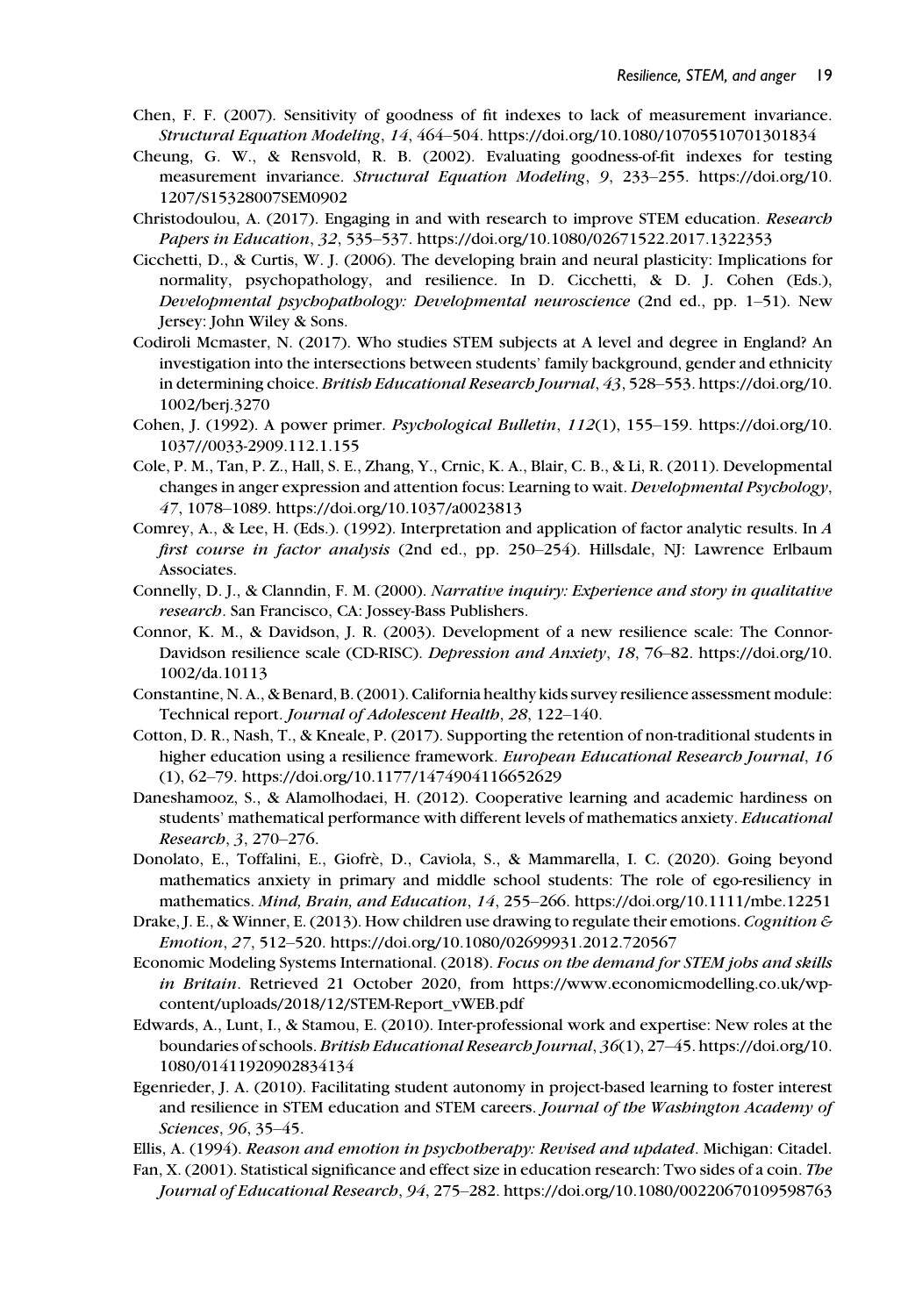- Fox, S., & Spector, P. E. (1999). A model of work frustration–aggression. Journal of Organizational Behavior, 20, 915–931. [https://doi.org/10.1002/\(SICI\)1099-1379\(199911\)20:6](https://doi.org/10.1002/(SICI)1099-1379(199911)20:6<915:AID-JOB918>3.0.CO;2-6)<915:AID-JOB918>[3.0.CO;2-6](https://doi.org/10.1002/(SICI)1099-1379(199911)20:6<915:AID-JOB918>3.0.CO;2-6)
- Fredricks, J. A., Hofkens, T., Wang, M. T., Mortenson, E., & Scott, P. (2018). Supporting girls' and boys' engagement in math and science learning: A mixed methods study. Journal of Research in Science Teaching, 55, 271–298.<https://doi.org/10.1002/tea.21419>
- Hall, D. (2010). Compendium of selected resilience and related measures for children and youth. Retrieved 21 October 2020, from [https://www.semanticscholar.org/paper/Compendium-of-](https://www.semanticscholar.org/paper/Compendium-of-Selected-Resilience-and-Related-for/73ca4a76c265ab21dc33fcb96799c22bdf78f5c6)[Selected-Resilience-and-Related-for/73ca4a76c265ab21dc33fcb96799c22bdf78f5c6](https://www.semanticscholar.org/paper/Compendium-of-Selected-Resilience-and-Related-for/73ca4a76c265ab21dc33fcb96799c22bdf78f5c6)
- Haynes, L. (2008). Studying STEM: What are the barriers? Retrieved 10 September 2020, from [https://mei.org.uk/files/pdf/Studying\\_Stem.pdf](https://mei.org.uk/files/pdf/Studying_Stem.pdf)
- HM Government. (2017). Industrial strategy: Building a Britain fit for the future. Retrieved 21 October 2020, from [https://assets.publishing.service.gov.uk/government/uploads/system/](https://assets.publishing.service.gov.uk/government/uploads/system/uploads/attachment_data/file/664563/industrial-strategy-white-paper-web-ready-version.pdf) [uploads/attachment\\_data/file/664563/industrial-strategy-white-paper-web-ready-version.pdf](https://assets.publishing.service.gov.uk/government/uploads/system/uploads/attachment_data/file/664563/industrial-strategy-white-paper-web-ready-version.pdf)
- Holling, C. S. (1973). Resilience and stability of ecological systems. Annual Review of Ecology and Systematics, 4(1), 1–23.<https://doi.org/10.1146/annurev.es.04.110173.000245>
- Holling, C. S. (1996). Engineering resilience versus ecological resilience. In P. Schultze (Ed.), Engineering within ecological constraints (pp. 31–44). Washington: National Academy of Engineering Press.
- Holmes, E., Ghaderi, A., Harmer, C., Ramchandani, P., Cuijpers, P., Morrison, A., ... Shafran, R. (2018). Psychological treatments research in tomorrow's science: Seeing further. The Lancet Psychiatry, 5, 237–286. [https://doi.org/10.1016/S2215-0366\(17\)30513-8](https://doi.org/10.1016/S2215-0366(17)30513-8)
- Hu, L., & Bentler, P. M. (1999). Cutoff criteria for fit indexes in covariance structure analysis: Conventional criteria versus new alternatives. Structural Equation Modeling: A Multidisciplinary Journal, 6(1), 1–55.<https://doi.org/10.1080/10705519909540118>
- Ismail, Z. (2018). Benefits of STEM education. K4D Helpdesk Report. Retrieved 21 October 2020, from [https://assets.publishing.service.gov.uk/media/5c6c0ec740f0b647abb525a7/418\\_](https://assets.publishing.service.gov.uk/media/5c6c0ec740f0b647abb525a7/418_Benefits_of_STEM_Education.pdf) [Benefits\\_of\\_STEM\\_Education.pdf](https://assets.publishing.service.gov.uk/media/5c6c0ec740f0b647abb525a7/418_Benefits_of_STEM_Education.pdf)
- Jew, C. L., Green, K. E., & Kroger, J. (1999). Development and validation of a measure of resiliency. Measurement and Evaluation in Counseling and Development, 32, 75–89. [https://doi.org/10.](https://doi.org/10.1080/07481756.1999.12068973) [1080/07481756.1999.12068973](https://doi.org/10.1080/07481756.1999.12068973)
- Jungert, T., Levine, S., & Koestner, R. (2020). Examining how parent and teacher enthusiasm influences motivation and achievement in STEM. The Journal of Educational Research, 113, 275–282.<https://doi.org/10.1080/00220671.2020.1806015>
- King, D., Ritchie, S. M., Sandhu, M., Henderson, S., & Boland, B. (2017). Temporality of emotion: Antecedent and successive variants of frustration when learning chemistry. Science Education, 101, 639–672.<https://doi.org/10.1002/sce.21277>
- Klimoski, R. (2016). Emotion regulation and resilience: Overlooked connections. Industrial and Organizational Psychology, 58, 307–321.<https://doi.org/10.1017/iop.2016.31>
- Kline, R. B. (2005). Principles and practice of structural equation modelling (2nd ed.). New York, NY: Guilford Press. Routledge.
- Kubiak, T., Wiedig-Allison, M., Zgoriecki, S., & Weber, H. (2011). Habitual goals and strategies in anger regulation. Journal of Individual Differences, 32, 1–13. [https://doi.org/10.1027/1614-](https://doi.org/10.1027/1614-0001/a000030) [0001/a000030](https://doi.org/10.1027/1614-0001/a000030)
- LeBuffe, P. A., & Naglieri, J. A. (1999). The devereux early childhood assessment. Lewisville, NC: Kaplan Press Publishing.
- LeBuffe, P. A., Shapiro, V. B., & Naglieri, J. A. (2009). Devereux student strengths assessment. Lewisville, NC: Kaplan.
- Lee, C., Kim, K., Lim, J., & Lee, Y. (2015). Psychological research using Linguistic Inquiry and Word Count (LIWC) and Korean Linguistic Inquiry and Word Count (KLIWC) language analysis methodologies. Journal of Cognitive Science, 16, 132–149. [https://doi.org/10.17791/jcs.2015.](https://doi.org/10.17791/jcs.2015.16.2.133) [16.2.133](https://doi.org/10.17791/jcs.2015.16.2.133)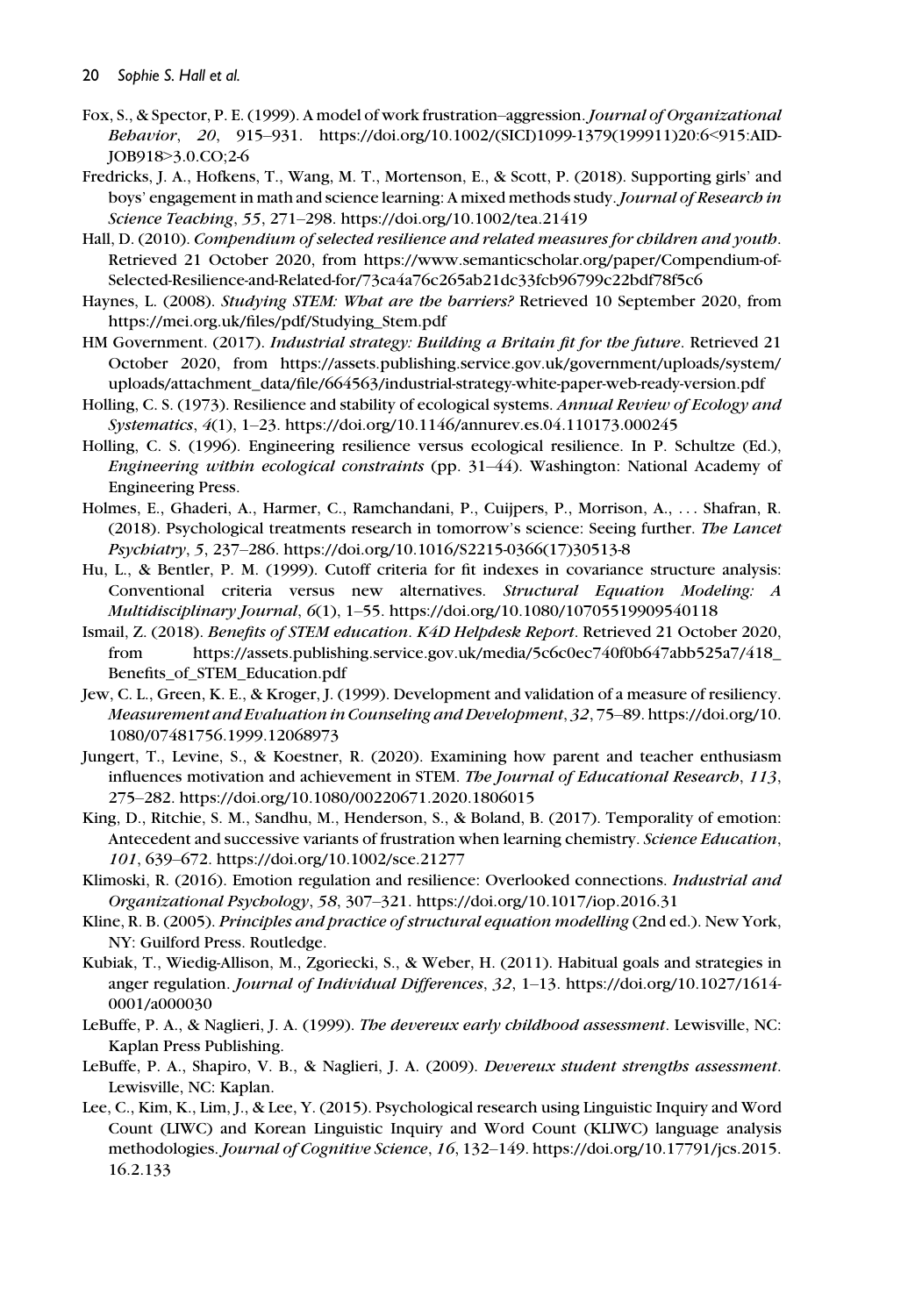- León, J., & Liew, J. (2017). Profiles of adolescents' peer and teacher relatedness: Differences in wellbeing and academic achievement across latent groups. Learning and Individual Differences, 54, 41–50.<https://doi.org/10.1016/j.lindif.2017.01.009>
- Maltby, J., Day, L., Flowe, H. D., Vostanis, P., & Chivers, S. (2019). Psychological trait resilience within ecological systems theory: The resilient systems scales. Journal of Personality Assessment, 101(1), 44–53.<https://doi.org/10.1080/00223891.2017.1344985>
- Maltby, J., Day, L., & Hall, S. (2015). Refining trait resilience: Identifying engineering, ecological, and adaptive facets from extant measures of resilience. PLoS One, 10, e0131826. [https://doi.org/10.](https://doi.org/10.1371/journal.pone.0131826) [1371/journal.pone.0131826](https://doi.org/10.1371/journal.pone.0131826)
- Maltby, J., Day, L., Hall, S. S., & Chivers, S. (2019). The measurement and role of ecological resilience systems theory across domain-specific outcomes: The domain-specific resilient systems scales. Assessment, 26, 1444–1461.<https://doi.org/10.1177/1073191117738045>
- Marsh, H., Hau, K.-T., & Grayson, D. (2005). Goodness of fit evaluation in structural equation modeling. In Contemporary psychometrics a Festschrift for Roderick P McDonald (pp. 275–340). Mahwah, NJ: Lawrence Erlbaum Associates.
- McGrath, R. E., & Meyer, G. J. (2006). When effect sizes disagree: The case of r and d. Psychological Methods, 11, 386–401.<https://doi.org/10.1037/1082-989X.11.4.386>
- Millar, R. (1991). Why is science hard to learn? Journal of Computer Assisted Learning, 7, 66–74. <https://doi.org/10.1111/j.1365-2729.1991.tb00229.x>
- Morris, B. J., Owens, W., Ellenbogen, K., Erduran, S., & Dunlosky, J. (2019). Measuring infomal STEM learning supports across contexts and time. International Journal of STEM Education, 6, 1-12. <https://doi.org/10.1186/s40594-019-0195-y>
- National Academies of Sciences, Engineering, and Medicine. (2016). Barriers and opportunities for 2-year and 4-year STEM degrees: Systemic change to support students' diverse pathways. Washington, DC: The National Academies Press.
- National Audit Office. (2018). Delivering STEM (Science, Technology, Engineering and Mathematics) skills for the economy. London. Retrieved 15 September 2020, from [https://](https://www.nao.org.uk/wp-content/uploads/2018/01/Delivering-STEM-Science-technology-engineering-and-mathematics-skills-for-the-economy.pdf) [www.nao.org.uk/wp-content/uploads/2018/01/Delivering-STEM-Science-technology](https://www.nao.org.uk/wp-content/uploads/2018/01/Delivering-STEM-Science-technology-engineering-and-mathematics-skills-for-the-economy.pdf)[engineering-and-mathematics-skills-for-the-economy.pdf](https://www.nao.org.uk/wp-content/uploads/2018/01/Delivering-STEM-Science-technology-engineering-and-mathematics-skills-for-the-economy.pdf)
- Nicholson, J. S., Deboeck, P. R., & Howard, W. (2017). Attrition in developmental psychology: A review of modern missing data reporting and practices. International Journal of Behavioral Development, 41(1), 143–153.<https://doi.org/10.1177/0165025415618275>
- Parsons, S., Kruijt, A.-W., & Fox, E. (2016). A cognitive model of psychological resilience. Journal of Experimental Psychopathology, 7, 296–310.<https://doi.org/10.5127/jep.053415>
- Pekrun, R. (2017). Emotion and achievement during adolescence. Child Development Perspectives, 11, 215–221.<https://doi.org/10.1111/cdep.12237>
- Pekrun, R., Goetz, T., Perry, R. P., Kramer, K., Hochstadt, M., & Molfenter, S. (2004). Beyond test anxiety: Development and validation of the Test Emotions Questionnaire (TEQ). Anxiety, Stress & Coping, 17, 287–316.<https://doi.org/10.1080/10615800412331303847>
- Pekrun, R., Lichtenfeld, S., Marsh, H. W., Murayama, K., & Goetz, T. (2017). Achievement emotions and academic performance: Longitudinal models of reciprocal effects. Child Development, 88, 1653–1670.<https://doi.org/10.1111/cdev.12704>
- Pekrun, R., Murayama, K., Marsh, H. W., Goetz, T., & Frenzel, A. C. (2019). Happy fish in little ponds: Testing a reference group model of achievement and emotion. Journal of Personality and Social Psychology, 117(1), 166–185.<https://doi.org/10.1037/pspp0000230>
- Pennebaker, J. W., Boyd, R. L., Jordan, K., & Blackburn, K. (2015). The development and psychometric properties of LIWC2015. Retrieved 26 October from [https://repositories.lib.](https://repositories.lib.utexas.edu/bitstream/handle/2152/31333/LIWC2015_LanguageManual.pdf) [utexas.edu/bitstream/handle/2152/31333/LIWC2015\\_LanguageManual.pdf](https://repositories.lib.utexas.edu/bitstream/handle/2152/31333/LIWC2015_LanguageManual.pdf)
- Prince-Embury, S., & Steer, R. A. (2010). Profiles of personal resiliency for normative and clinical samples of youth assessed by the Resiliency Scales for Children and Adolescents<sup>TM</sup>. Journal of Psychoeducational Assessment, 28, 303–314.<https://doi.org/10.1177/0734282910366833>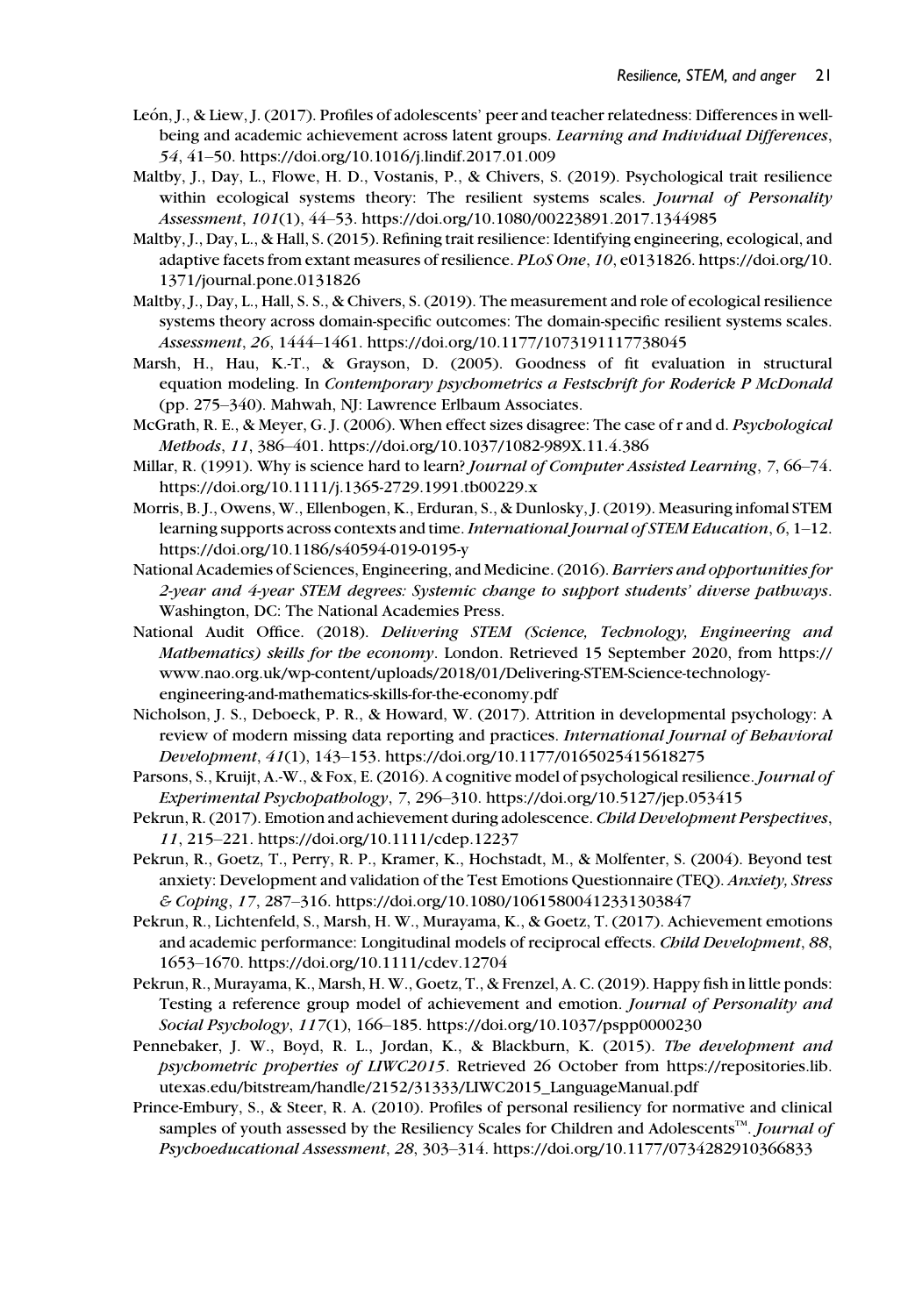- Quin, D. (2017). Longitudinal and contextual associations between teacher–student relationships and student engagement: A systematic review. Review of Educational Research, 87, 345-387. <https://doi.org/10.3102/0034654316669434>
- Raabe, I. J., Boda, Z., & Stadtfeld, C. (2019). The social pipeline: How friend influence and peer exposure widen the stem gender gap. Sociology of Education, 92, 105–123. [https://doi.org/10.](https://doi.org/10.1177/0038040718824095) [1177/0038040718824095](https://doi.org/10.1177/0038040718824095)
- Reighard, C., Torres-Crespo, M. N., & Vogel, J. (2016). STEM curiosity academy: Building the engineers of tomorrow. Children and Libraries, 14, 32–35. [https://doi.org/10.5860/cal.14n4.](https://doi.org/10.5860/cal.14n4.32) [32](https://doi.org/10.5860/cal.14n4.32)
- Rice, L., Barth, J. M., Guadagno, R. E., Smith, G. P., & McCallum, D. M. (2013). The role of social support in students' perceived abilities and attitudes toward math and science. Journal of Youth and Adolescence, 42, 1028–1040.<https://doi.org/10.1007/s10964-012-9801-8>
- Robins, R. W., John, O. P., Caspi, A., Moffitt, T. E., & Stouthamer-Loeber, M. (1996). Resilient, overcontrolled, and undercontrolled boys: Three replicable personality types. Journal of Personality and Social Psychology, 70(1), 157–171. [https://doi.org/10.1037//0022-3514.70.1.](https://doi.org/10.1037//0022-3514.70.1.157) [157](https://doi.org/10.1037//0022-3514.70.1.157)
- Rote, W. M., & Smettana, J. G. (2011). Social cognition. In B. B. Brown & E. Prinstein (Eds.), Encyclopedia of adolescence (Vol. 1). Amsterdam, The Netherlands: Elsevier Inc. [https://www.](https://www.sciencedirect.com/science/article/pii/B9780123739513000405?via%3Dihub) [sciencedirect.com/science/article/pii/B9780123739513000405?via%3Dihub](https://www.sciencedirect.com/science/article/pii/B9780123739513000405?via%3Dihub)
- Rozek, C. S., Ramirez, G., Fine, R. D., & Beilock, S. L. (2019). Reducing socioeconomic disparities in the STEM pipeline through student emotion regulation. Proceedings of the National Academy of Sciences, 116, 1553–1558.<https://doi.org/10.1073/pnas.1808589116>
- Rucinski, C. L., Brown, J. L., & Downer, J. T. (2018). Teacher–child relationships, classroom climate, and children's social-emotional and academic development. Journal of Educational Psychology, 110, 992–1004.<https://doi.org/10.1037/edu0000240>
- Rutter, M. (1985). Resilience in the face of adversity: Protective factors and resistance to psychiatric disorder. The British Journal of Psychiatry, 147, 598-611. [https://doi.org/10.1192/bjp.147.6.](https://doi.org/10.1192/bjp.147.6.598) [598](https://doi.org/10.1192/bjp.147.6.598)
- Saw, G., Chang, C.-N., & Chan, H.-Y. (2018). Cross-sectional and longitudinal disparities in STEM career aspirations at the intersection of gender, race/ethnicity, and socioeconomic status. Educational Researcher, 47, 525–531.<https://doi.org/10.3102/0013189X18787818>
- Schultheiss, O. C. (2013). Are implicit motives revealed in mere words? Testing the marker-word hypothesis with computer-based text analysis. Frontiers in Psychology, 4, 748. [https://doi.org/](https://doi.org/10.3389/fpsyg.2013.00748) [10.3389/fpsyg.2013.00748](https://doi.org/10.3389/fpsyg.2013.00748)
- Sethi, A., Mischel, W., Aber, J. L., Shoda, Y., & Rodriguez, M. L. (2000). The role of strategic attention deployment in development of self-regulation: Predicting preschoolers' delay of gratification from mother–toddler interactions. Developmental Psychology, 36, 767–777. [https://doi.org/](https://doi.org/10.1037/0012-1649.36.6.767) [10.1037/0012-1649.36.6.767](https://doi.org/10.1037/0012-1649.36.6.767)
- Sharpe, D. (2015). Chi-square test is statistically significant: Now what? Practical Assessment, Research, and Evaluation, 20(1), 1–10.
- Simpkins, S. D., Liu, Y., Hsieh, T.-Y., & Estrella, G. (2020). Supporting Latino high school students' science motivational beliefs and engagement: Examining the unique and collective contributions of family, teachers, and friends. Educational Psychology, 40, 409–429. [https://](https://doi.org/10.1080/01443410.2019.1661974) [doi.org/10.1080/01443410.2019.1661974](https://doi.org/10.1080/01443410.2019.1661974)
- Smith, B. W., Dalen, J., Wiggins, K., Tooley, E., Christopher, P., & Bernard, J. (2008). The brief resilience scale: Assessing the ability to bounce back. International Journal of Behavioral Medicine, 15, 194–200.<https://doi.org/10.1080/10705500802222972>
- Smith, E. (2011). Women into science and engineering? Gendered participation in higher education STEM subjects. British Educational Research Journal, 37, 993–1014. [https://doi.org/10.1080/](https://doi.org/10.1080/01411926.2010.515019) [01411926.2010.515019](https://doi.org/10.1080/01411926.2010.515019)
- Sokolowski, H. M., Hawes, Z., & Lyons, I. M. (2019). What explains sex differences in math anxiety? A closer look at the role of spatial processing. Cognition, 182, 193–212. [https://doi.org/10.](https://doi.org/10.1016/j.cognition.2018.10.005) [1016/j.cognition.2018.10.005](https://doi.org/10.1016/j.cognition.2018.10.005)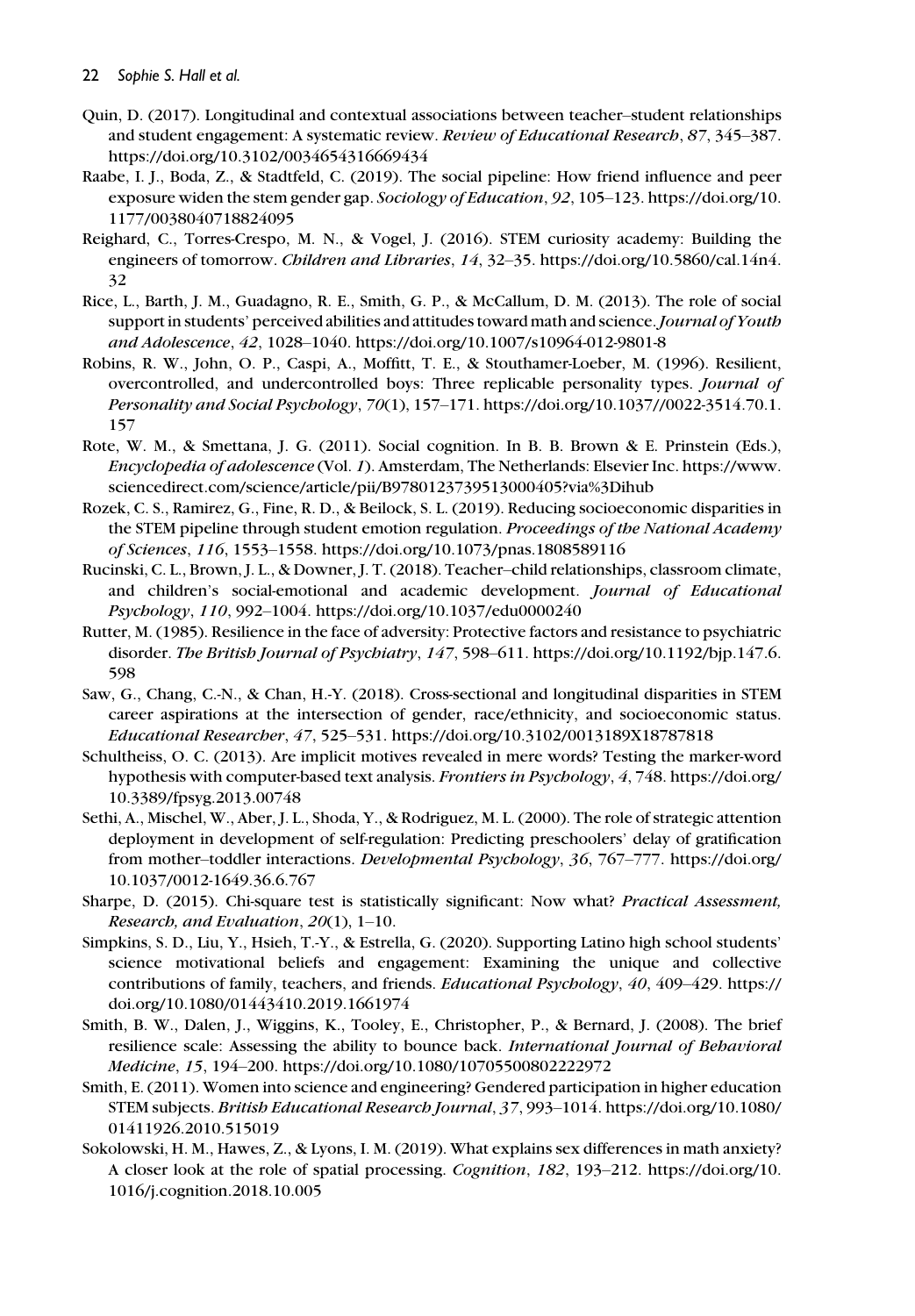- Spaulding, A. (2005). The impact of high school teacher behaviors on student aggression. Current Issues in Education, 8. Retrieved 21 October 2020, from [https://www.semanticscholar.org/](https://www.semanticscholar.org/paper/The-Impact-of-High-School-Teacher-Behaviors-on-Spaulding/b7cb3762e8ca592940307170f623b76ab88b6bb4) [paper/The-Impact-of-High-School-Teacher-Behaviors-on-Spaulding/](https://www.semanticscholar.org/paper/The-Impact-of-High-School-Teacher-Behaviors-on-Spaulding/b7cb3762e8ca592940307170f623b76ab88b6bb4) [b7cb3762e8ca592940307170f623b76ab88b6bb4](https://www.semanticscholar.org/paper/The-Impact-of-High-School-Teacher-Behaviors-on-Spaulding/b7cb3762e8ca592940307170f623b76ab88b6bb4)
- Sukhodolsky, D. G., Golub, A., & Cromwell, E. N. (2001). Development and validation of the anger rumination scale. Personality and Individual Differences, 31, 689–700. [https://doi.org/10.](https://doi.org/10.1016/S0191-8869(00)00171-9) [1016/S0191-8869\(00\)00171-9](https://doi.org/10.1016/S0191-8869(00)00171-9)
- Tabachnick, B. G., & Fidell, L. S. (2001). Using multivariate statistics. Boston, MA: Allyn and Bacon.
- Tan, P. Z., Armstrong, L. M., & Cole, P. M. (2013). Relations between temperament and anger regulation over early childhood. Social Development, 22, 755–772. [https://doi.org/10.1111/j.](https://doi.org/10.1111/j.1467-9507.2012.00674.x) [1467-9507.2012.00674.x](https://doi.org/10.1111/j.1467-9507.2012.00674.x)
- Tausczik, Y. R., & Pennebaker, J. W. (2010). The psychological meaning of words: LIWC and computerized text analysis methods. Journal of Language and Social Psychology, 29(1), 24– 54.<https://doi.org/10.1177/0261927X09351676>
- Trigueros, R., Aguilar Parra, J. M., Lopez-Liria, R., Cangas, A. J., Gonzalez, J. J., & Alvarez, J. F. (2019). The role of perception of support in the classroom on the students motivations and emotions: The impact on metacognition strategies and academic performance in maths and English classes. Frontiers in Psychology, 10, 2794.<https://doi.org/10.3389/fpsyg.2019.02794>
- Troy, A. S., & Mauss, I. B. (2011). Resilience in the face of stress: Emotion regulation as a protective factor. Resilience and Mental Health: Challenges Across the Lifespan, 1, 30–44. [https://doi.org/](https://doi.org/10.1017/CBO9780511994791.004) [10.1017/CBO9780511994791.004](https://doi.org/10.1017/CBO9780511994791.004)
- Turner, K. A., & White, B. A. (2015). Contingent on contingencies: Connections between anger rumination, self-esteem, and aggression. Personality and Individual Differences, 82, 199-202. <https://doi.org/10.1016/j.paid.2015.03.023>
- United Nations Educational, Scientific and Cultural Organization. (2020). Global Education Monitoring Report – Gender Report: A new generation: 25 years of efforts for gender equality in education. Paris, France: UNESCO. Available: [https://en.unesco.org/gem-report/gender](https://en.unesco.org/gem-report/gender-reviews)[reviews](https://en.unesco.org/gem-report/gender-reviews)
- van Elderen, T., Maes, S., Komproe, I., & van der Kamp, L. (1997). The development of an anger expression and control scale. British Journal of Health Psychology, 2, 269–281. [https://doi.](https://doi.org/10.1111/j.2044-8287.1997.tb00541.x) [org/10.1111/j.2044-8287.1997.tb00541.x](https://doi.org/10.1111/j.2044-8287.1997.tb00541.x)
- Vanderbilt-Adriance, E., & Shaw, D. S. (2008). Conceptualizing and re-evaluating resilience across levels of risk, time, and domains of competence. Clinical Child and Family Psychology Review, 11, 30–58.<https://doi.org/10.1007/s10567-008-0031-2>
- Vennix, J., den Brok, P., & Taconis, R. (2018). Do outreach activities in secondary STEM education motivate students and improve their attitudes towards STEM? International Journal of Science Education, 40, 1263–1283.<https://doi.org/10.1080/09500693.2018.1473659>
- Wagnild, G. M., & Young, H. M. (1993). Development and psychometric. Journal of Nursing Measurement, 1, 165–17847.
- Walker, S., & Graham, L. (2019). At risk students and teacher-student relationships: Student characteristics, attitudes to school and classroom climate. International Journal of Inclusive Education, 25, 896–913.<https://doi.org/10.1080/13603116.2019.1588925>
- Wang, M.-T., & Degol, J. (2013). Motivational pathways to STEM career choices: Using expectancy– value perspective to understand individual and gender differences in STEM fields. Developmental Review, 33, 304–340.<https://doi.org/10.1016/j.dr.2013.08.001>
- Wang, M.-T., & Degol, J. L. (2017). Gender gap in science, technology, engineering, and mathematics (STEM): Current knowledge, implications for practice, policy, and future directions. Educational Psychology Review, 29(1), 119–140.<https://doi.org/10.1007/s10648-015-9355-x>
- Waschull, S. B., & Kernis, M. H. (1996). Level and stability of self-esteem as predictors of children's intrinsic motivation and reasons for anger. Personality and Social Psychology Bulletin, 22(1), 4–13.<https://doi.org/10.1177/0146167296221001>
- Werner, E. E., & Smith, R. S. (1992). Overcoming the odds: High risk children from birth to adulthood. New York, NY: Cornell University Press.